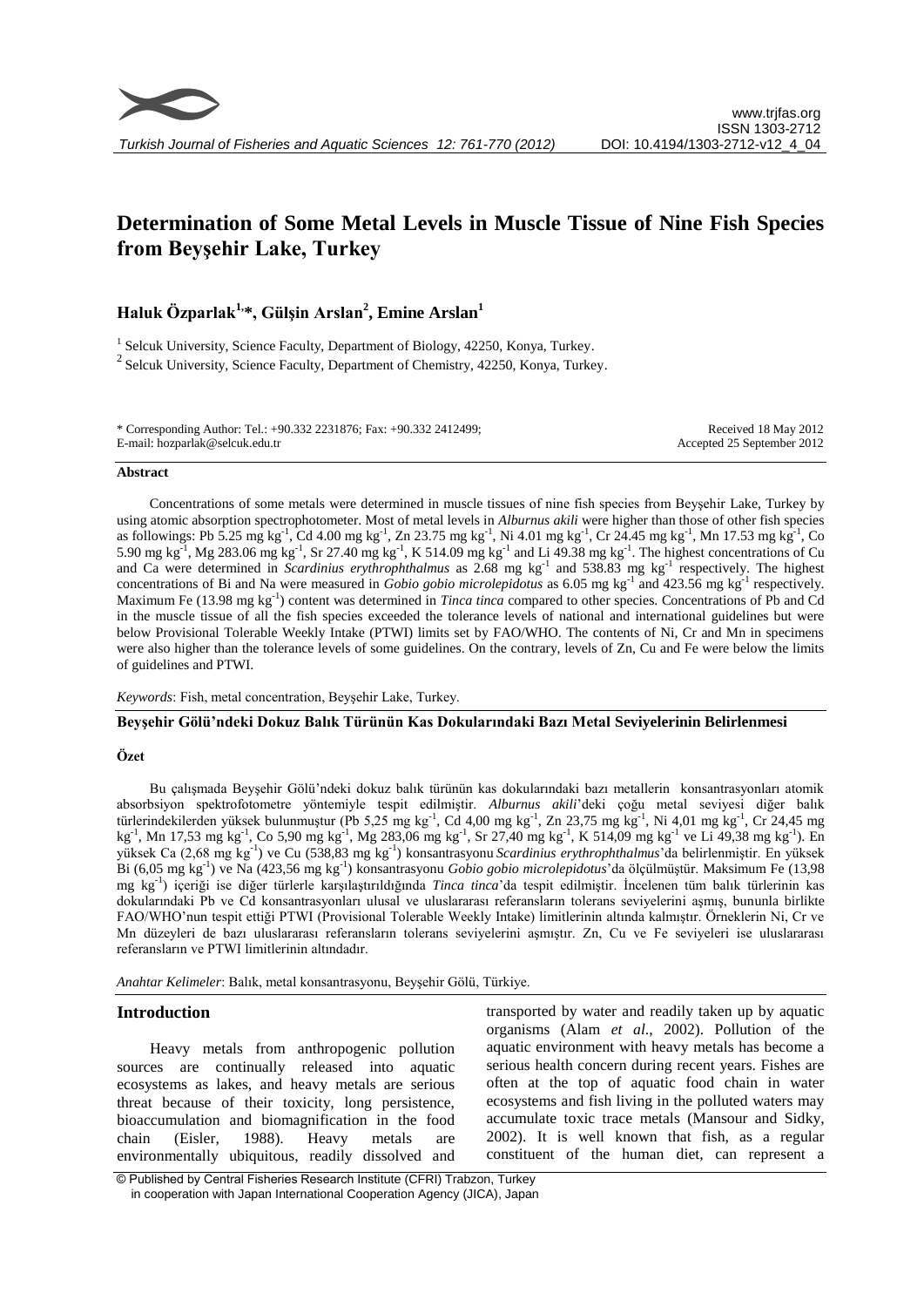dangerous source of certain heavy metals.

Several studies about metal pollution of Beyşehir Lake have been reported by researchers recently. The accumulation of some heavy metals (Cd, Pb, Hg and Cr) was measured in water, sediment, plankton and fish samples by Altındağ and Yiğit (2005). Heavy metal content of *Cyprinus carpio*, *Leuciscus cephalus* and *Stizostedion lucioperca* were studied by Tekin-Özan and Kir (2006 and 2008). Tekin-Özan (2008) and Aktumsek and Gezgin (2011) reported heavy metal content in water, sediment and tissues of *Tinca tinca*.

In this study, concentrations of sixteen metals (Pb, Cd, Zn, Cu, Ni, Cr, Mn, Fe, Co, Mg, Sr, Bi, Na, K, Li and Ca) in the nine fish species from Beyşehir Lake (*Phoxinellus anatolicus* Hanko, 1924, *Alburnus akili* Battalgil, 1942, *Gobio gobio microlepidotus*  Battalgil, 1942*, Leuciscus lepidus* Heckel, 1843, *Carassius gibelio* (Bloch, 1782), *Cyprinus carpio* L., 1758, *Scardinius erythrophthalmus* L., 1758, *Tinca tinca* (L., 1758) and *Sander lucioperca* (L., 1758)) were determined, because these fish species have been consumed as food by local people. *P. anatolicus, A. akili* and *G. gobio microlepidotus, C. gibelio* and *S. erythrophthalmus* in Beyşehir Lake have been evaluated in regard to metal content for the first time. Among them, *P. anatolicus, A. akili* and *G. gobio microlepidotus* are also endangered and endemic species from Turkey. The liver is the main site of accumulation, biotransformation and excretion of pollutants in fish (Shinn, 2009). However, the muscle is the section of fish that is consumed by human. It is required to verify whether contaminants like heavy metals are within the recommended limits for human consumption (Shinn, 2009). Therefore the metal content in the muscle was analysed in the present study. Especially, the mean concentrations of Pb, Cd, Zn, Cu, Ni, Cr, Mn and Fe were evaluated in terms of national and international guidelines and other studies.

#### **Materials and Methods**

#### **The Study Area and Fish Samples**

Beyşehir Lake located in the southwest Anatolia, is the largest freshwater lake in Turkey (Figure 1). The lake is far away from Konya approximately 75 km. The lake is nearly 50 km long and 15-20 km wide, and the depth is approximately 10 m. It is an important irrigation and drinking water source, and



**Figure 1.** Map of Beyşehir Lake in Turkey.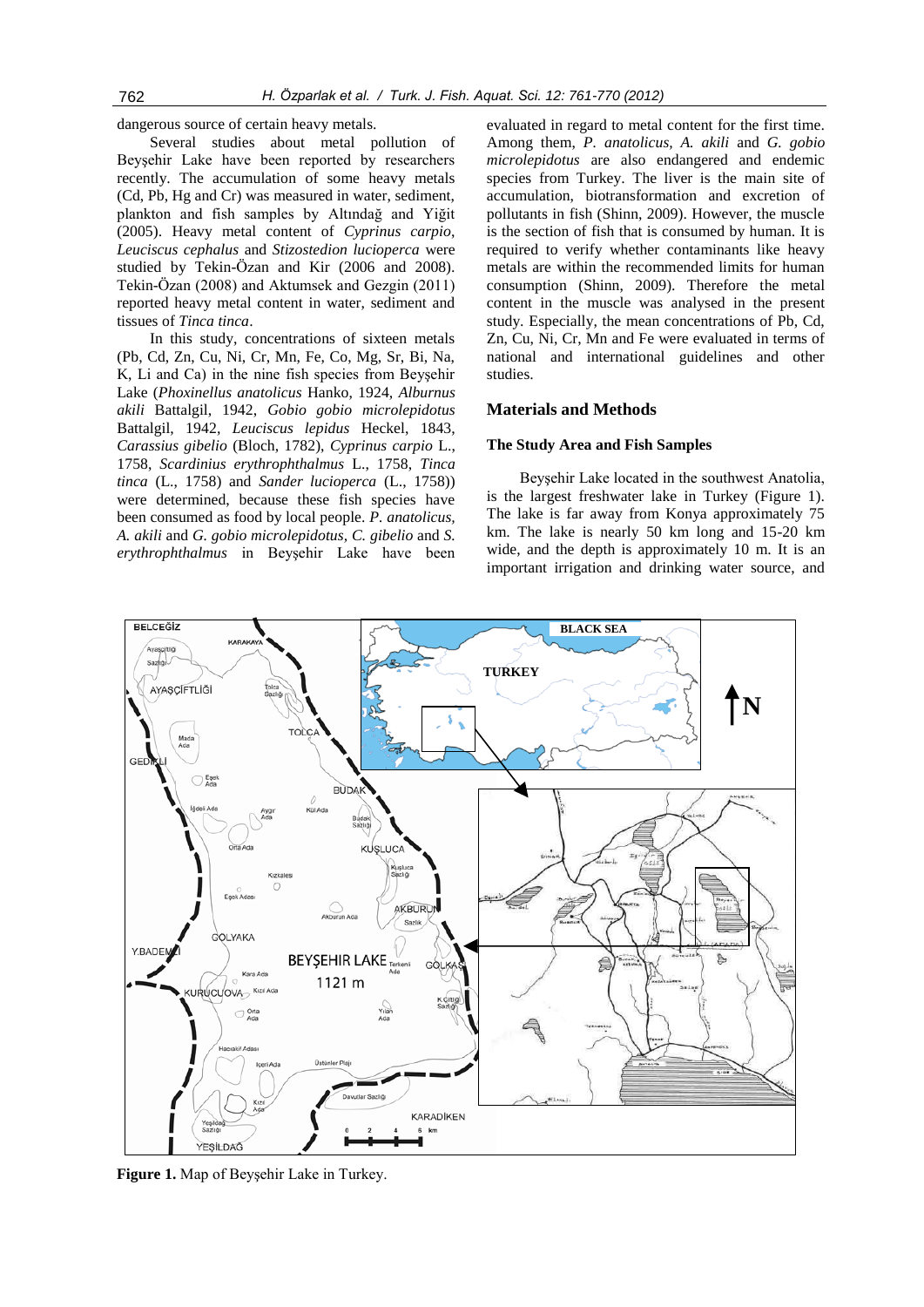bird nesting and visiting area (Yarar and Magnin, 1997).

Fish used in the experiment were Cyprinid species (*P. anatolicus*, *Alburnus akili, G. gobio microlepidotus, S. erythrophthalmus, T. tinca*, *C. carpio*, *C. gibelio* and *L. lepidus*) and Percid species (*S. lucioperca*). The fish (total 37 samples) were purchased after landing from local fisherman in March and April 2010 and were kept at -20°C until analysis. The fish samples taken were mostly consumed sizes, the same ages and sizes because these may be important factors for metal accumulation in fish.

#### **Chemical Analysis**

An Analytic Jena model contrAA 300 atomic absorption spectrometer (Germany) and CEM-MDS 2000 closed vessel microwave system were used in this study. A stock standard solution of metals at a concentration of 1000 mg  $L^{-1}$  was purchased from Merck (Frankfurter Str. 250, 64293 Darmstadt, Germany). Deionised water (Millipore Milli-Q Plus water purification system  $18.2$  MX cm<sup>-1</sup>, resistivity, France) was used for all dilutions. The working solutions with a concentration of metals were prepared by appropriate dilutions of the stock solution immediately prior to their use. Laboratory glassware was kept overnight in a 10% v/v  $HNO<sub>3</sub>$  solution and then rinsed with deionised double distilled water.

Before analysis, a bit of dorsal muscle from each fish was removed. Tissues were washed with doubledistilled water and were dried in filter paper at 60°C for 24 h. Dried fish samples were homogenized in a blender and one gram of homogenate was digested by microwave digestion system. In recent years, microwave digestion processes have been used in numerous studies. The advantage of microwave digestion against the classical method are the shorter time, less consumption of acid and keeping volatile compounds in the solution. CEM-MDS 2000 closed vessel microwave system (maximum pressure 800 psi, maximum temperature 220°C) was used. Digestion conditions for microwave system for the samples were applied as 2 min for 250 W, 2 min for 0 W, 6 min for 250 W, 5 min for 400 W, 8 min for 550 W, ventilation: 8 min (Tuzen *et al*., 2009). After digestion, the residues diluted to 50 mL with deionised water. Instrument calibrated standard solutions were prepared from commercial materials. The metal analyses of samples (Pb, Cd, Zn, Cu, Ni, Cr, Mn, Fe, Co, Mg, Sr, Bi, Na, K, Li and Ca) were carried out by using Contr AA 300 Atomic Absorption Spectrophotometer. The operating parameters for working elements were set as recommended by the manufacturer. The absorption wavelength and detection limits were presented in Table 1. Metal contents were expressed as mg  $kg^{-1}$  dry weight (dw).

#### **Results**

The mean and minimum-maximum concentrations of Pb, Cd, Zn, Cu, Ni, Cr, Mn, Fe, Co, Mg, Sr, Bi, Na, K, Li and Ca  $(mg kg<sup>-1</sup> dw)$  in muscle of fish species in Beyşehir Lake were summarized in Table 2. Most of metal levels in *A. akili* were higher than those of other fish species as follows: Pb 5.25 mg kg-1 , Cd 4.00 mg kg-1 , Zn 23.75 mg kg-1 , Ni 4.01 mg kg-1 , Cr 24.45 mg kg-1 , Mn 17.53 mg kg-1 , Co 5.90 mg  $kg^{-1}$ , Mg 283.06 mg kg<sup>-1</sup>, Sr 27.40 mg kg<sup>-1</sup>, K 514.09 mg  $kg^{-1}$  and Li 49.38 mg  $kg^{-1}$ . The highest concentrations of Cu and Ca were determined in *S.*   $e$ rythrophthalmus as 2.68 mg kg<sup>-1</sup> and 538.83 mg kg<sup>-1</sup> respectively. The highest concentrations of Bi and Na were measured in *G. gobio microlepidotus* as 6.05 mg  $kg^{-1}$  and 423.56 mg  $kg^{-1}$  respectively. Maximum Fe content  $(13.98 \text{ mg kg}^{-1})$  was determined in *T. tinca* compared to other species.

#### **Discussion**

Pb and Cd belong to non-essential and toxic metals group and Pb has no known function in biochemical processes. These metals have a high potential for bioconcentration in fish and are accumulated in multiple organs. Usually, Pb levels in teleost muscle tissue are considerably lower than in liver (Wagner and Boman 2003). Pb concentration in muscle of fish ranged from 1.62 to 5.25 mg  $kg^{-1}$  in this study and the lowest concentration was measured in *S. lucioperca* (Table 2). These values were higher than those reported by other studies in Beyşehir Lake (Table 3). Pb concentrations of fish species of Beyşehir Lake in previous studies were reported as 0.35, 0.42 and 0.68 mg kg-1 for *Tinca tinca*, *Leuciscus cephalus* and *S. lucioperca*, respectively (Altındağ and Yiğit, 2005; Aktümsek and Gezgin, 2011). However, the highest Pb level was reported as 250 mg kg-1 in *L. cephalus* in Kızılırmak River from Turkey by Akbulut and Akbulut (2010). Pb concentrations in all fish specimens of this study exceeded FAO/WHO (1989), IAEA-407 (Wyse *et al.*, 2003), TFC (2002), EC (2006) and Chine (Cheung *et al.*, 2008) guidelines limits except for Range of International Standards (Yamazaki *et al*., 1996) (Table 4).

The Cd values in the muscle of fish species were found in a range of 2.17-4.00 mg  $kg^{-1}$  in present study. These amounts were higher than those of other studies in Beyşehir Lake (Table 3). Cd content was reported as  $0.54$ ,  $0.58$ ,  $0.60$  and  $0.64$  mg kg<sup>-1</sup> in *C*. *carpio*, *L. cephalus*, *T. tinca* and *S. lucioperca* respectively in Beyşehir Lake by Altındağ and Yiğit (2005). Cd concentrations in all fish specimens of this study were too higher than those reported by other studies from Turkey (Table 3) and all guidelines limits in Table 4.

Zn and Cu are the essential trace elements for both animals and humans. Zn is an essential component of a large number of enzymes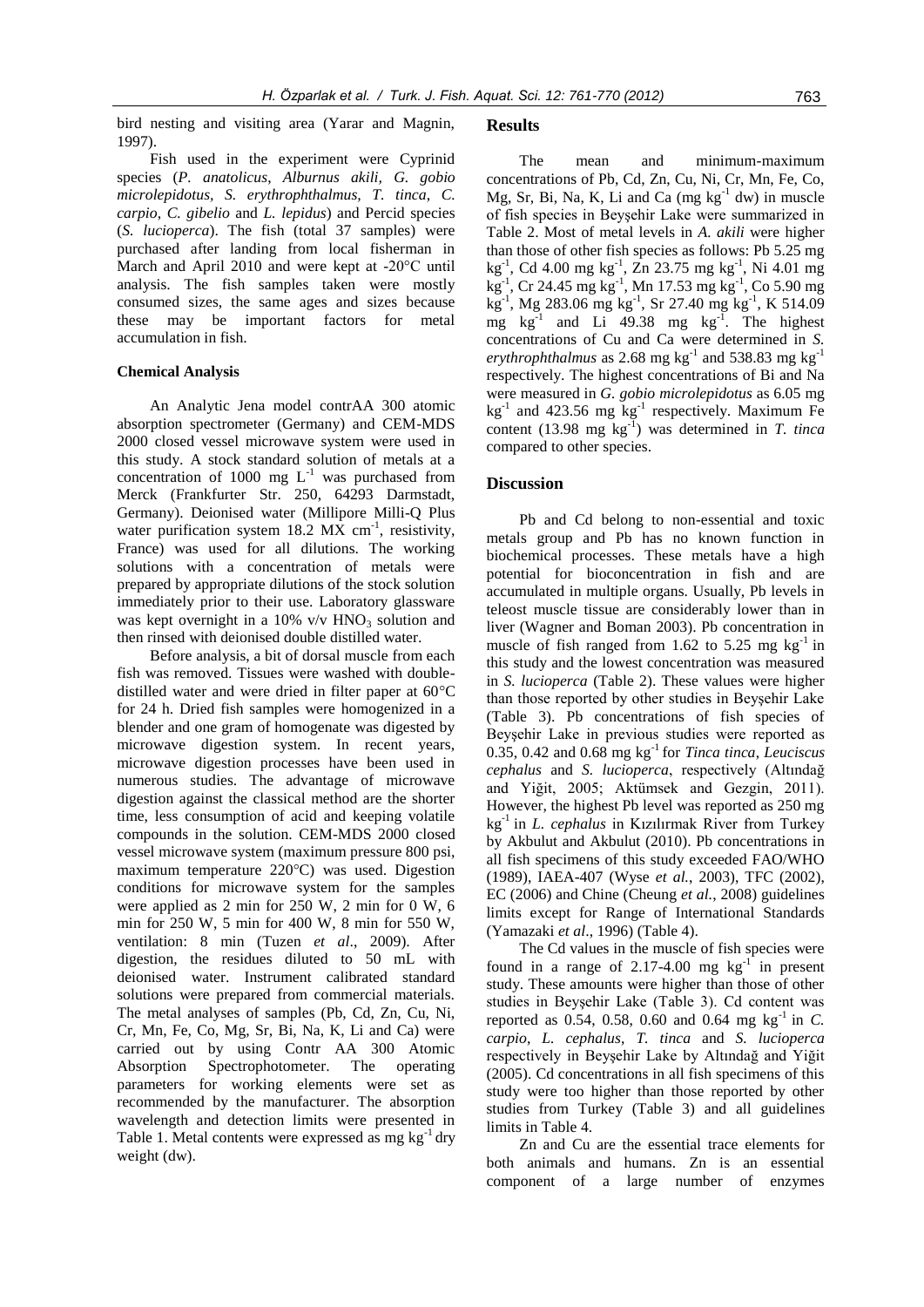**Table 1.** Analytical characteristics of the contrAA 300 atomic absorption spectrophotometer for the determination of metal ions

| Analytical parameters                             |            |         | Zn      |         | N1      |         | Мn      |         | CΟ      | M₫      | Sr      |         | Na      |         |         |         |
|---------------------------------------------------|------------|---------|---------|---------|---------|---------|---------|---------|---------|---------|---------|---------|---------|---------|---------|---------|
| Linear range $(\mu g L^{-1})$                     | $0 - 5000$ | $10-$   | 10-     | -01     | ∡U-     | 10-     | 10-     |         |         | 10-     | $10-$   | 10-     |         | 10-5000 | 10-     | 10-     |
|                                                   |            | 5000    | 5000    | 5000    | 5000    | 5000    | 5000    | 500     | 5000    | 5000    | 5000    | 5000    | 5000    |         | 5000    | 5000    |
| Slope (Abs / $\mu$ g L <sup>-1</sup> )            | 0.043      | 0.217   | 0.321   | 0.160   | 0.070   | 0.035   | 0.113   | 0.05    | 0.083   | 0.420   | 0.002   | 0.022   | 0.487   | 0.326   | 0.196   | 0.001   |
| Correlation coefficient $(R^2)$                   | 0.996      | 0.973   | 0.955   | 0.998   | 0.999   | 0.998   | 0.984   | 0.990   | 0.999   | 0.936   | 0.988   | 0.999   | 0.954   | 0.995   | 0.988   | 0.995   |
| Detection limit ( $\mu$ g L <sup>-1</sup>         | 0.285      | 0.385   | 0.501   | 0.227   | 0.150   | 0.787   | 0.584   | 0.454   | 0.166   | 0.596   | 0.494   | 0.170   | 0.994   | 0.340   | .765    | 1.14    |
| Relative standart deviation (R.S.D %) ( $n = 3$ ) | 0.10       | 0.02    | 0.01    | 0.03    | 0.06    | 0.13    | 0.04    | 0.09    | 0.05    | 0.01    | 1.90    | 0.20    | 0.01    | 0.01    | 0.02    | 1.03    |
| Wave lenght (nm)                                  | 217.000    | 228.802 | 213.857 | 324.754 | 232.003 | 357.869 | 279.482 | 248.327 | 240.725 | 285.213 | 460.733 | 223.061 | 588.995 | 766.491 | 670.785 | 422.673 |

Table 2. Metal concentrations in muscle of fish species in Beyşehir Lake <sup>a</sup>

| Species                        | $\mathbf n$   | Pb                                                            | Cd                                             | Zn                                    | Cu                                  | Ni                                  | Cr                                 | Mn                               | Fe                                       | Co                              | Mg                                        | Sr                                  | Bi                                       | Na                                     | K                                          | Li                                             | Ca                                     |
|--------------------------------|---------------|---------------------------------------------------------------|------------------------------------------------|---------------------------------------|-------------------------------------|-------------------------------------|------------------------------------|----------------------------------|------------------------------------------|---------------------------------|-------------------------------------------|-------------------------------------|------------------------------------------|----------------------------------------|--------------------------------------------|------------------------------------------------|----------------------------------------|
| Phoxinellus<br>anatolicus      | 10            | 2.83<br>$\pm$ 1.21 <sup>b</sup><br>$0.79 - 5.39$ <sup>c</sup> | 3.99<br>$\pm 2.76$<br>$\leq$ BDL $^*$<br>10.82 | 19.33<br>$\pm 4.30$<br>13.68-28.43    | 1.62<br>$\pm 1.06$<br>$0.91 - 4.53$ | 1.83<br>$\pm 0.87$<br>1.15-4.23     | 14.93<br>±7.04<br>10.58-34.16      | 9.63<br>$\pm 1.55$<br>8.08-13.31 | 6.46<br>±5.31<br>2.12-19.02              | 3.43<br>±1.56<br>2.57-7.64      | 199.21<br>±70.72<br>135.05-<br>389.17     | 12.96<br>$\pm 6.26$<br>8.08-13.31   | 2.70<br>$\pm 2.03$<br>$\langle BDL-6.85$ | 340.37<br>±161.00<br>297.53-<br>680.07 | 318.80<br>±104.22<br>261.66-<br>597.15     | 27.36<br>±12.58<br>20.96-61.72                 | 379.33<br>±215.97<br>148.00-<br>759.56 |
| Alburnus akili                 | $\mathcal{R}$ | 5.25<br>±2.32<br>3.86-7.93                                    | 4.00<br>±1.64<br>2.26-5.52                     | 23.75<br>±5.23<br>18.43-28.89         | 1.10<br>$\pm 0.36$<br>$0.86 - 1.5$  | 4.01<br>$\pm 1.02$<br>$3.02 - 5.05$ | 24.45<br>±4.96<br>19.49-29.41      | 17.53<br>±3.27<br>14.26-20.80    | 6.00<br>±1.62<br><b>BDL-7.14</b>         | 5.90<br>±1.79<br>3.91-7.37      | 283.06<br>±78.81<br>196.90-<br>351.51     | 27.40<br>±5.44<br>21.12-30.71       | 4.09<br>±1.68<br>2.41-5.76               | 395.65<br>±78.17<br>320.54-<br>476.55  | 514.09<br>±79.91<br>430.70-<br>590.00      | 49.38<br>±13.53<br>34.61-61.16                 | 497.35<br>±337.58<br>159.77-<br>834.93 |
| Gobio gobio<br>microlepidotus  |               | 3.55<br>±1.52<br>2.38-5.26                                    | 2.35<br>$\pm 0.89$<br>1.50-3.27                | 11.17<br>$\pm 1.22$<br>10.05-12.47    | 1.74<br>$\pm 0.59$<br>$.30 - 2.41$  | 3.49<br>$\pm 2.07$<br>1.72-5.76     | 9.85<br>$\pm 1.66$<br>8.12-11.43   | 8.54<br>$\pm 0.50$<br>8.02-9.01  | 9.79<br>$\pm 0.44$<br>$<$ BDL-<br>10.10  | 2.76<br>$\pm 0.24$<br>2.55-3.02 | 213.46<br>±84.51<br>136.45-<br>303.86     | 21.77<br>$\pm 10.03$<br>12.74-32.56 | 6.05<br>±1.46<br>$\langle BDL-7.07$      | 423.56<br>±106.95<br>330.36-<br>540.33 | 423.70<br>±170.83<br>265.96-<br>605.14     | 49.32<br>$\pm 28.02$<br>20.96-76.99            | 537.93<br>±331.85<br>226.68-<br>887.11 |
| Leuciscus<br>lepidus           | $\mathcal{R}$ | 2.01<br>$\pm 0.57$<br>1.91-2.63                               | 2.17<br>$\pm 0.18$<br>2.16-2.35                | 10.78<br>$\pm$ 5.02<br>$6.20 - 16.14$ | 1.93<br>$\pm .60$<br>1.30-2.50      | 1.60<br>$\pm 0.10$<br>1.50-1.66     | 11.58<br>$\pm 1.02$<br>10.50-12.54 | 7.96<br>$\pm 0.82$<br>7.47-8.90  | 2.77<br>$\pm 0.11$<br>$<$ BDL-3.66       | 2.67<br>$\pm 0.15$<br>2.50-2.77 | 151.43<br>$\pm 8.62$<br>143.61-<br>160.67 | 13.54<br>$\pm 0.80$<br>12.77-14.36  | 1.66<br>±1.25<br>0.50-2.99               | 251.54<br>±42.83<br>209.24-<br>294.88  | 263.14<br>±12.03<br>250.50-<br>274.45      | 21.34<br>$\pm 0.81$<br>20.50-22.1              | 537.93<br>±378.68<br>179.63-<br>934.13 |
| Carassius<br>gibelio           |               | 2.51<br>$\pm 0.30$<br>2.21-2.86                               | 2.29<br>$\pm 0.06$<br>2.20-2.34                | 13.98<br>$\pm 2.70$<br>10.31-16.82    | 2.35<br>$\pm 0.64$<br>.56-2.89      | 1.71<br>$\pm 0.29$<br>1.50-2.14     | 12.40<br>$\pm 0.41$<br>11.98-12.85 | 9.34<br>$\pm 0.36$<br>8.83-9.63  | 2.61<br>$\pm 2.43$<br>$0.75 - 6.18$      | 2.87<br>$\pm 0.16$<br>2.66-3.04 | 148.42<br>±14.74<br>127.77-<br>162.45     | 15.30<br>$\pm 0.72$<br>14.69-16.15  | 3.47<br>±2.92<br>$<$ BDL-6.83            | 221.07<br>±33.32<br>209.42-<br>261.30  | 275.59<br>$\pm 10.27$<br>260.54-<br>283.10 | 22.36<br>$\pm 0.86$<br>21.19-23.07             | 218.58<br>±87.31<br>169.78-<br>349.34  |
| Cyprinus carpio                |               | 2.84<br>$\pm 1.17$<br>1.68-4.02                               | 2.17<br>$\pm 0.13$<br>2.06-2.32                | 12.49<br>±3.31<br>9.32-15.92          | 1.62<br>$\pm 0.92$<br>1.09-2.68     | 1.43<br>$\pm 0.85$<br>$0.50 - 2.17$ | 12.11<br>$\pm 1.31$<br>10.60-13.02 | 9.35<br>$\pm 0.53$<br>8.76-9.76  | 3.03<br>$\pm 0.48$<br>$\langle BDL-3.37$ | 2.85<br>$\pm 0.33$<br>2.50-3.14 | 161.06<br>±18.49<br>140.61-<br>176.58     | 10.21<br>±1.27<br>8.74-10.97        | 1.72<br>$\pm 0.87$<br>$0.76 - 2.47$      | 261.07<br>±28.61<br>230.94-<br>287.86  | 281.91<br>±15.30<br>264.30-<br>291.96      | 22.41<br>$\pm 1.40$<br>20.83-23.49             | 375.56<br>±63.06<br>312.50-<br>438.62  |
| Scardinius<br>erythrophthalmus |               | 1.94<br>±1.14<br>$0.52 - 3.13$                                | 2.31<br>$\pm 0.30$<br>$\langle BDL-2.60$       | 20.17<br>±2.99<br>17.62-24.37         | 2.68<br>$\pm 1.87$<br>1.21-5.40     | 0.91<br>$\pm 0.77$<br>$0.25 - 2.01$ | 11.68<br>$\pm 0.92$<br>10.68-12.76 | 8.51<br>$\pm 0.52$<br>8.38-9.24  | 7.04<br>$\pm 0.42$<br>$<$ BDL-7.34       | 2.79<br>$\pm 0.17$<br>2.62-2.90 | 203.73<br>±45.31<br>138.16-<br>240.39     | 11.11<br>$\pm 3.13$<br>7.99-14.55   | 5.60<br>$\pm 2.34$<br>$<$ BDL-7.89       | 370.26<br>±48.19<br>334.39-<br>440.93  | 265.48<br>±14.81<br>248.31-<br>282.64      | 21.41<br>±1.13<br>20.38-22.94                  | 538.83<br>±206.08<br>264.83-<br>726.01 |
| Tinca tinca                    |               | 3.34<br>$\pm 1.28$<br>2.45-5.23                               | 2.74<br>$\pm 1.37$<br>1.45-4.60                | 14.05<br>$\pm 6.67$<br>6.07-20.31     | 1.69<br>$\pm 0.74$<br>1.10-2.73     | 1.99<br>$\pm 0.15$<br>1.83-2.18     | 13.05<br>$\pm 3.06$<br>11.05-17.61 | 9.89<br>$\pm 2.35$<br>8.62-13.41 | 13.98<br>±10.09<br>.13-25.77             | 3.00<br>$\pm 0.86$<br>2.42-4.26 | 161.84<br>±16.89<br>138.71-<br>177.58     | 12.50<br>$\pm 3.61$<br>10.19-17.89  | 4.02<br>$\pm 2.70$<br>2.03-7.95          | 292.80<br>±93.96<br>184.71-<br>372.24  | 270.83<br>$\pm 15.06$<br>259.48-<br>292.67 | 23.62<br>±5.43<br>20.34-31.74                  | 323.68<br>±277.69<br>83.36-<br>697.27  |
| Sander<br>lucioperca           | 3             | 1.62<br>$\pm 0.62$<br>1.03-2.32                               | 2.17<br>$\pm 0.18$<br>2.00-2.36                | 8.20<br>±1.37<br>7.00-9.70            | 1.38<br>$\pm 0.06$<br>1.32-1.43     | 1.08<br>$\pm 0.12$<br>1.01-1.22     | 12.21<br>$\pm 0.32$<br>12.01-12.58 | 9.11<br>$\pm 0.10$<br>9.00-9.20  | 2.03<br>$\pm 0.56$<br>1.49-2.60          | 2.61<br>$\pm 0.19$<br>2.50-2.82 | 142.76<br>$\pm 3.36$<br>140.00-<br>146.50 | 13.28<br>$\pm 0.71$<br>12.75-14.09  | 1.68<br>$\pm 0.20$<br>1.50-1.89          | 312.52<br>±58.55<br>275.23-<br>380.00  | 265.49<br>±4.84<br>260.91<br>270.56        | 21.20<br>$\pm 1.05$<br>20.00-21.94 52.48-81.52 | 66.33<br>±14.57                        |

<sup>a</sup> Values given as mg kg<sup>-1</sup> dry weight; <sup>b</sup> mean  $\pm$  standard deviation, results are means of three replicates; cominimum-maximum values

\* BDL, Below Detection Limit.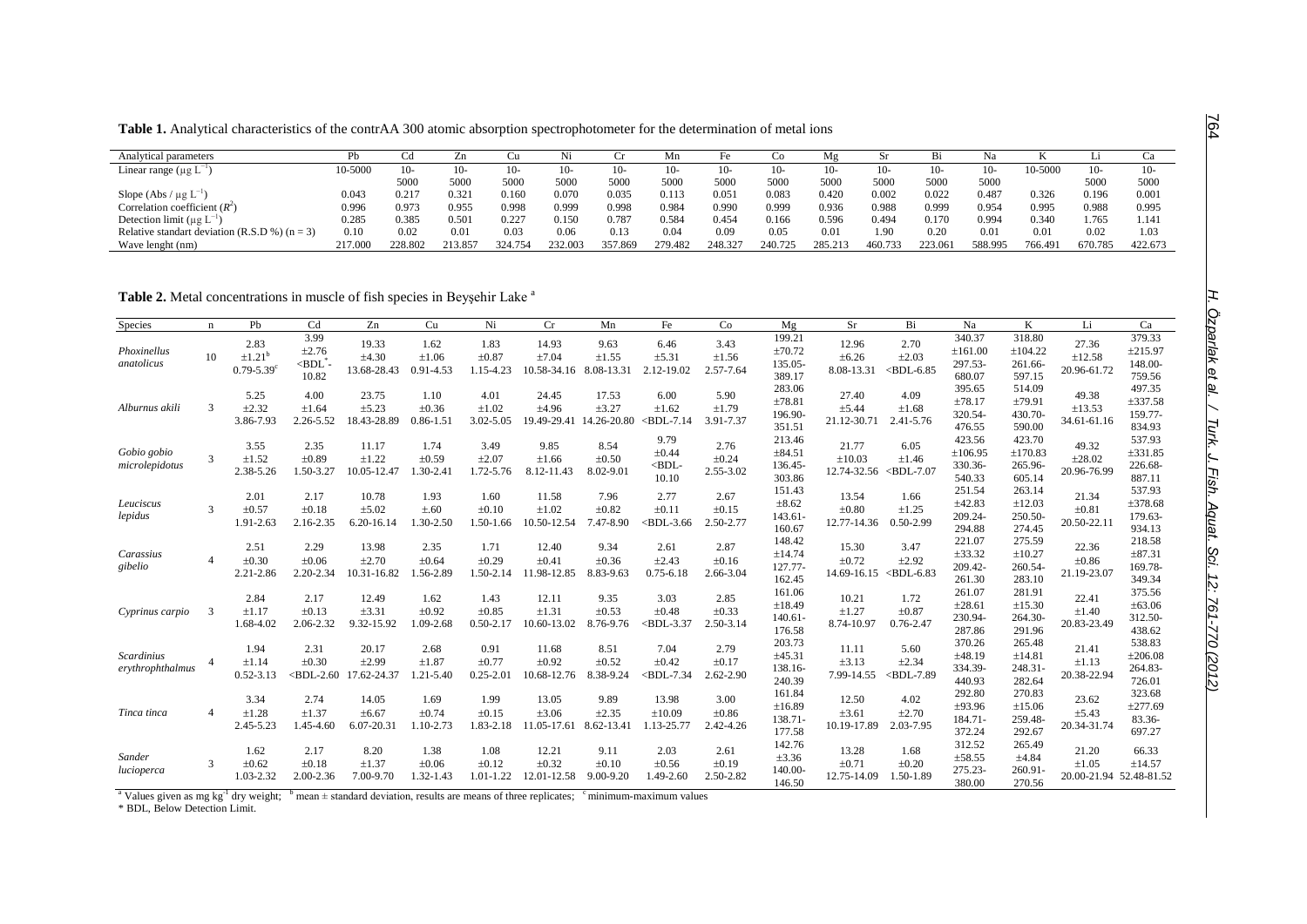| Phoxinellus anatolicus<br>Çağlar (2010)<br>Suğla Lake<br>BDL <sup>a</sup><br>Alburnus alburnus<br>Enne Dame Lake<br><b>BDL</b><br>Uysal et al. (2009)<br>$0.35$ (dw <sup>b</sup> )<br>Altındağ and Yiğit (2005)<br>Leuciscus cephalus<br>Beyşehir Lake<br>Leuciscus cephalus<br>Beyşehir Lake<br><b>BDL</b><br>Tekin-Özan and Kir (2006)<br>$0.23$ (ww <sup>c</sup> )<br>Leuciscus cephalus<br>Dipsiz Stream<br>Demirak et al. (2006)<br>Kızılırmak River<br>Leuciscus cephalus<br>250<br>Akbulut and Akbulut (2010)<br>$0.07$ and $0.30$ (ww)<br>Leuciscus cephalus<br>Sarıçay (1) and Sarıçay(2)<br>Yılmaz et al. (2007)<br>Leuciscus cephalus<br>Enne Dame Lake<br><b>BDL</b><br>Uysal et al. (2009)<br>£<br>Yarseli Dam Lake<br>1.50(ww)<br>Carassius carassius<br>Aygun et al. (2004)<br><b>BDL</b><br>Carassius carassius<br>Enne Dame Lake<br>Uysal et al. (2009)<br>0.30<br>Cyprinus carpio<br>Beyşehir Lake<br>Altındağ and Yiğit (2005)<br>Sır Dam Lake<br>$0.13$ (ww)<br>Erdoğrul and Erbilir (2007)<br>Cyprinus carpio<br>Cyprinus carpio<br>Suğla Lake<br><b>BDL</b><br>Çağlar (2010)<br>Aktumsek and Gezgin (2011)<br>Beyşehir Lake<br>0.09(ww)<br>Tinca tinca<br>Tinca tinca<br>Beyşehir Lake<br>0.42<br>Altındağ and Yiğit (2005)<br>Sander lucioperca<br>Beyşehir Lake<br>$0.68$ (dw)<br>Altındağ and Yiğit (2005)<br>Beyşehir Lake<br>Sander lucioperca<br><b>BDL</b><br>Tekin-Özan and Kir (2006)<br>Alburnus alburnus<br>Enne Dame Lake<br>$0.05$ (ww)<br>Uysal et al. (2009)<br>Leuciscus cephalus<br>Beyşehir Lake<br>Altındağ and Yiğit (2005)<br>$0.58$ (dw)<br>Leuciscus cephalus<br>Dipsiz Stream<br>$0.01$ (ww)<br>Demirak et al. (2006)<br>Menzelet Dam Lake<br>Leuciscus cephalus<br>$0.32$ (ww)<br>Erdoğrul and Ateş (2006)<br>Leuciscus cephalus<br>Sarıçay (1) and Sarıçay(2)<br>Yılmaz et al. (2007)<br>$0.02$ and $0.01$ (ww)<br>Leuciscus cephalus<br>Enne Dame Lake<br>0.07(ww)<br>Uysal et al. (2009)<br>$\rm _C$<br>Carassius carassius<br>Enne Dame Lake<br>$0.16$ (ww)<br>Uysal et al. (2009)<br>Menzelet and Sır Dam Lake<br>Cyprinus carpio<br>0.27 and 2.87 (ww)<br>Erdoğrul and Ateş (2006)<br>Beyşehir Lake<br>Altındağ and Yiğit (2005)<br>Cyprinus carpio<br>$0.54$ (dw)<br>Tinca tinca<br>Beyşehir Lake<br>Aktumsek and Gezgin (2011)<br>$0.01$ (ww)<br>Tinca tinca<br>Beyşehir Lake<br>$0.60$ (dw)<br>Altındağ and Yiğit (2005)<br>Beyşehir Lake<br>$0.64$ (dw)<br>Altındağ and Yiğit (2005)<br>Sander lucioperca<br>7.77 and 6.93 (sum <sup>d</sup> and win <sup>e</sup> , ww)<br>Phoxinellus anatolicus<br>Suğla Lake<br>Çağlar (2010)<br>Enne Dame Lake<br>Alburnus alburnus<br>Uysal et al. (2009)<br>$21.10 \,(\text{ww})$<br>Beyşehir Lake<br>Tekin-Özan and Kir (2006)<br>Leuciscus cephalus<br>8.49 (ww)<br>Leuciscus cephalus<br>Dipsiz Stream<br>Demirak et al. (2006)<br>$11.06$ (ww)<br>Kızılırmak River<br>Leuciscus cephalus<br>$42.72$ (dw)<br>Akbulut and Akbulut (2010)<br>Leuciscus cephalus<br>Sarıçay (1) and Sarıçay (2)<br>Yılmaz et al. (2007)<br>6.35 and 9.66 (ww)<br>Leuciscus cephalus<br>Enne Dame Lake<br>$16.31$ (ww)<br>Uysal et al. (2009)<br>$\overline{\mathbb{Z}}$<br>Tekin-Özan and Kir (2007)<br>Carassius carassius<br>Kovada Lake<br>13.82 (ww)<br>Enne Dame Lake<br>$30.06$ (ww)<br>Uysal et al. (2009)<br>Carassius carassius<br>Tekin-Özan and Kir (2008)<br>Cyprinus carpio<br>Beyşehir Lake<br>7.49 and 11.32 (2003 and 2004, dw)<br>Çağlar (2010)<br>Cyprinus carpio<br>Suğla Lake<br>11.58 and 10.87 (sum and win, ww)<br>Tinca tinca<br>Beyşehir Lake<br>$0.65$ (ww)<br>Aktumsek and Gezgin (2011)<br>2.97 and 6.93 (spr <sup>f</sup> 2003 and 2004, dw) Tekin-Özan (2008)<br>Tinca tinca<br>Beyşehir Lake<br>$6.85$ (ww)<br>Tekin-Özan and Kir (2006)<br>Sander lucioperca<br>Beyşehir Lake<br>Tekin-Özan and Kir (2007)<br>Kovada Lake<br>$8.14 \, (ww)$<br>Sander lucioperca<br>Suğla Lake<br>Çağlar (2010)<br>Phoxinellus anatolicus<br>$0.51$ and $0.83$ (sum and win, ww)<br>Enne Dame Lake<br>BDL<br>Uysal et al. (2009)<br>Alburnus alburnus<br>Beyşehir Lake<br><b>BDL</b><br>Tekin-Özan and Kir (2006)<br>Leuciscus cephalus<br>Dipsiz Stream<br>Leuciscus cephalus<br>$0.79$ (ww)<br>Demirak et al. (2006)<br>Leuciscus cephalus<br>Menzelet Dam Lake<br>Erdoğrul and Ateş (2006)<br>$3.17 \, (ww)$<br>Sarıçay (1) and Sarıçay (2)<br>0.19 and 0.57 (ww)<br>Yılmaz et al. (2007)<br>Leuciscus cephalus<br>Leuciscus cephalus<br>Enne Dame Lake<br>$0.87$ (ww)<br>Uysal et al. (2009)<br>Kovada Lake<br><b>BDL</b><br>Tekin-Özan and Kir (2007)<br>Carassius carassius<br>්<br>Carassius carassius<br>Enne Dame Lake<br>$1.51$ (ww)<br>Uysal et al. (2009)<br>Yarseli Dam Lake<br>$0.90 - 7.80$ (ww)<br>Aygun et al. (2004)<br>Carassius carassius<br>Tekin-Özan and Kir (2008)<br>Cyprinus carpio<br>Beyşehir Lake<br>BDL<br>Cyprinus carpio<br>Menzelet and Sır Dam Lake<br>0.94 and 0.02 (ww)<br>Erdoğrul and Ateş (2006)<br>Suğla Lake<br>$0.31$ and $0.36$ (sum and win, ww)<br>Çağlar (2010)<br>Cyprinus carpio<br>Aktumsek and Gezgin (2011)<br>Tinca tinca<br>Beyşehir Lake<br>$0.21$ (ww)<br>Tinca tinca<br>Beyşehir Lake<br>Tekin-Özan (2008)<br>BDL<br>Sander lucioperca<br>Beyşehir Lake<br><b>BDL</b><br>Tekin-Özan and Kir (2006)<br><b>BDL</b><br>Tekin-Özan and Kir (2007)<br>Sander lucioperca<br>Kovada Lake<br>Phoxinellus anatolicus<br><b>BDL</b><br>Suğla Lake<br>Çağlar (2010)<br>Alburnus alburnus<br>Enne Dame Lake<br><b>BDL</b><br>Uysal et al. (2009)<br>Ž.<br>Enne Dame Lake<br>Leuciscus cephalus<br>Uysal et al. (2009)<br>1.11(ww) | Metals | Fish species | Locality | Mean or minimum-maximum levels of<br>metal concentrations (mg $kg^{-1}$ ) | References |
|------------------------------------------------------------------------------------------------------------------------------------------------------------------------------------------------------------------------------------------------------------------------------------------------------------------------------------------------------------------------------------------------------------------------------------------------------------------------------------------------------------------------------------------------------------------------------------------------------------------------------------------------------------------------------------------------------------------------------------------------------------------------------------------------------------------------------------------------------------------------------------------------------------------------------------------------------------------------------------------------------------------------------------------------------------------------------------------------------------------------------------------------------------------------------------------------------------------------------------------------------------------------------------------------------------------------------------------------------------------------------------------------------------------------------------------------------------------------------------------------------------------------------------------------------------------------------------------------------------------------------------------------------------------------------------------------------------------------------------------------------------------------------------------------------------------------------------------------------------------------------------------------------------------------------------------------------------------------------------------------------------------------------------------------------------------------------------------------------------------------------------------------------------------------------------------------------------------------------------------------------------------------------------------------------------------------------------------------------------------------------------------------------------------------------------------------------------------------------------------------------------------------------------------------------------------------------------------------------------------------------------------------------------------------------------------------------------------------------------------------------------------------------------------------------------------------------------------------------------------------------------------------------------------------------------------------------------------------------------------------------------------------------------------------------------------------------------------------------------------------------------------------------------------------------------------------------------------------------------------------------------------------------------------------------------------------------------------------------------------------------------------------------------------------------------------------------------------------------------------------------------------------------------------------------------------------------------------------------------------------------------------------------------------------------------------------------------------------------------------------------------------------------------------------------------------------------------------------------------------------------------------------------------------------------------------------------------------------------------------------------------------------------------------------------------------------------------------------------------------------------------------------------------------------------------------------------------------------------------------------------------------------------------------------------------------------------------------------------------------------------------------------------------------------------------------------------------------------------------------------------------------------------------------------------------------------------------------------------------------------------------------------------------------------------------------------------------------------------------------------------------------------------------------------------------------------------------------------------------------------------------------------------------------------------------------------------------------------------------------------------------------------------------------------------------------------------------------------------------------------------------------------------------------------------------------------------------------------------------------------------------------------------------------------------------------------------------------------------------------------------------------------------------------------------------------------------------------------------------------------------------------------------------------------------------------------------|--------|--------------|----------|---------------------------------------------------------------------------|------------|
|                                                                                                                                                                                                                                                                                                                                                                                                                                                                                                                                                                                                                                                                                                                                                                                                                                                                                                                                                                                                                                                                                                                                                                                                                                                                                                                                                                                                                                                                                                                                                                                                                                                                                                                                                                                                                                                                                                                                                                                                                                                                                                                                                                                                                                                                                                                                                                                                                                                                                                                                                                                                                                                                                                                                                                                                                                                                                                                                                                                                                                                                                                                                                                                                                                                                                                                                                                                                                                                                                                                                                                                                                                                                                                                                                                                                                                                                                                                                                                                                                                                                                                                                                                                                                                                                                                                                                                                                                                                                                                                                                                                                                                                                                                                                                                                                                                                                                                                                                                                                                                                                                                                                                                                                                                                                                                                                                                                                                                                                                                                                                                              |        |              |          |                                                                           |            |
|                                                                                                                                                                                                                                                                                                                                                                                                                                                                                                                                                                                                                                                                                                                                                                                                                                                                                                                                                                                                                                                                                                                                                                                                                                                                                                                                                                                                                                                                                                                                                                                                                                                                                                                                                                                                                                                                                                                                                                                                                                                                                                                                                                                                                                                                                                                                                                                                                                                                                                                                                                                                                                                                                                                                                                                                                                                                                                                                                                                                                                                                                                                                                                                                                                                                                                                                                                                                                                                                                                                                                                                                                                                                                                                                                                                                                                                                                                                                                                                                                                                                                                                                                                                                                                                                                                                                                                                                                                                                                                                                                                                                                                                                                                                                                                                                                                                                                                                                                                                                                                                                                                                                                                                                                                                                                                                                                                                                                                                                                                                                                                              |        |              |          |                                                                           |            |
|                                                                                                                                                                                                                                                                                                                                                                                                                                                                                                                                                                                                                                                                                                                                                                                                                                                                                                                                                                                                                                                                                                                                                                                                                                                                                                                                                                                                                                                                                                                                                                                                                                                                                                                                                                                                                                                                                                                                                                                                                                                                                                                                                                                                                                                                                                                                                                                                                                                                                                                                                                                                                                                                                                                                                                                                                                                                                                                                                                                                                                                                                                                                                                                                                                                                                                                                                                                                                                                                                                                                                                                                                                                                                                                                                                                                                                                                                                                                                                                                                                                                                                                                                                                                                                                                                                                                                                                                                                                                                                                                                                                                                                                                                                                                                                                                                                                                                                                                                                                                                                                                                                                                                                                                                                                                                                                                                                                                                                                                                                                                                                              |        |              |          |                                                                           |            |
|                                                                                                                                                                                                                                                                                                                                                                                                                                                                                                                                                                                                                                                                                                                                                                                                                                                                                                                                                                                                                                                                                                                                                                                                                                                                                                                                                                                                                                                                                                                                                                                                                                                                                                                                                                                                                                                                                                                                                                                                                                                                                                                                                                                                                                                                                                                                                                                                                                                                                                                                                                                                                                                                                                                                                                                                                                                                                                                                                                                                                                                                                                                                                                                                                                                                                                                                                                                                                                                                                                                                                                                                                                                                                                                                                                                                                                                                                                                                                                                                                                                                                                                                                                                                                                                                                                                                                                                                                                                                                                                                                                                                                                                                                                                                                                                                                                                                                                                                                                                                                                                                                                                                                                                                                                                                                                                                                                                                                                                                                                                                                                              |        |              |          |                                                                           |            |
|                                                                                                                                                                                                                                                                                                                                                                                                                                                                                                                                                                                                                                                                                                                                                                                                                                                                                                                                                                                                                                                                                                                                                                                                                                                                                                                                                                                                                                                                                                                                                                                                                                                                                                                                                                                                                                                                                                                                                                                                                                                                                                                                                                                                                                                                                                                                                                                                                                                                                                                                                                                                                                                                                                                                                                                                                                                                                                                                                                                                                                                                                                                                                                                                                                                                                                                                                                                                                                                                                                                                                                                                                                                                                                                                                                                                                                                                                                                                                                                                                                                                                                                                                                                                                                                                                                                                                                                                                                                                                                                                                                                                                                                                                                                                                                                                                                                                                                                                                                                                                                                                                                                                                                                                                                                                                                                                                                                                                                                                                                                                                                              |        |              |          |                                                                           |            |
|                                                                                                                                                                                                                                                                                                                                                                                                                                                                                                                                                                                                                                                                                                                                                                                                                                                                                                                                                                                                                                                                                                                                                                                                                                                                                                                                                                                                                                                                                                                                                                                                                                                                                                                                                                                                                                                                                                                                                                                                                                                                                                                                                                                                                                                                                                                                                                                                                                                                                                                                                                                                                                                                                                                                                                                                                                                                                                                                                                                                                                                                                                                                                                                                                                                                                                                                                                                                                                                                                                                                                                                                                                                                                                                                                                                                                                                                                                                                                                                                                                                                                                                                                                                                                                                                                                                                                                                                                                                                                                                                                                                                                                                                                                                                                                                                                                                                                                                                                                                                                                                                                                                                                                                                                                                                                                                                                                                                                                                                                                                                                                              |        |              |          |                                                                           |            |
|                                                                                                                                                                                                                                                                                                                                                                                                                                                                                                                                                                                                                                                                                                                                                                                                                                                                                                                                                                                                                                                                                                                                                                                                                                                                                                                                                                                                                                                                                                                                                                                                                                                                                                                                                                                                                                                                                                                                                                                                                                                                                                                                                                                                                                                                                                                                                                                                                                                                                                                                                                                                                                                                                                                                                                                                                                                                                                                                                                                                                                                                                                                                                                                                                                                                                                                                                                                                                                                                                                                                                                                                                                                                                                                                                                                                                                                                                                                                                                                                                                                                                                                                                                                                                                                                                                                                                                                                                                                                                                                                                                                                                                                                                                                                                                                                                                                                                                                                                                                                                                                                                                                                                                                                                                                                                                                                                                                                                                                                                                                                                                              |        |              |          |                                                                           |            |
|                                                                                                                                                                                                                                                                                                                                                                                                                                                                                                                                                                                                                                                                                                                                                                                                                                                                                                                                                                                                                                                                                                                                                                                                                                                                                                                                                                                                                                                                                                                                                                                                                                                                                                                                                                                                                                                                                                                                                                                                                                                                                                                                                                                                                                                                                                                                                                                                                                                                                                                                                                                                                                                                                                                                                                                                                                                                                                                                                                                                                                                                                                                                                                                                                                                                                                                                                                                                                                                                                                                                                                                                                                                                                                                                                                                                                                                                                                                                                                                                                                                                                                                                                                                                                                                                                                                                                                                                                                                                                                                                                                                                                                                                                                                                                                                                                                                                                                                                                                                                                                                                                                                                                                                                                                                                                                                                                                                                                                                                                                                                                                              |        |              |          |                                                                           |            |
|                                                                                                                                                                                                                                                                                                                                                                                                                                                                                                                                                                                                                                                                                                                                                                                                                                                                                                                                                                                                                                                                                                                                                                                                                                                                                                                                                                                                                                                                                                                                                                                                                                                                                                                                                                                                                                                                                                                                                                                                                                                                                                                                                                                                                                                                                                                                                                                                                                                                                                                                                                                                                                                                                                                                                                                                                                                                                                                                                                                                                                                                                                                                                                                                                                                                                                                                                                                                                                                                                                                                                                                                                                                                                                                                                                                                                                                                                                                                                                                                                                                                                                                                                                                                                                                                                                                                                                                                                                                                                                                                                                                                                                                                                                                                                                                                                                                                                                                                                                                                                                                                                                                                                                                                                                                                                                                                                                                                                                                                                                                                                                              |        |              |          |                                                                           |            |
|                                                                                                                                                                                                                                                                                                                                                                                                                                                                                                                                                                                                                                                                                                                                                                                                                                                                                                                                                                                                                                                                                                                                                                                                                                                                                                                                                                                                                                                                                                                                                                                                                                                                                                                                                                                                                                                                                                                                                                                                                                                                                                                                                                                                                                                                                                                                                                                                                                                                                                                                                                                                                                                                                                                                                                                                                                                                                                                                                                                                                                                                                                                                                                                                                                                                                                                                                                                                                                                                                                                                                                                                                                                                                                                                                                                                                                                                                                                                                                                                                                                                                                                                                                                                                                                                                                                                                                                                                                                                                                                                                                                                                                                                                                                                                                                                                                                                                                                                                                                                                                                                                                                                                                                                                                                                                                                                                                                                                                                                                                                                                                              |        |              |          |                                                                           |            |
|                                                                                                                                                                                                                                                                                                                                                                                                                                                                                                                                                                                                                                                                                                                                                                                                                                                                                                                                                                                                                                                                                                                                                                                                                                                                                                                                                                                                                                                                                                                                                                                                                                                                                                                                                                                                                                                                                                                                                                                                                                                                                                                                                                                                                                                                                                                                                                                                                                                                                                                                                                                                                                                                                                                                                                                                                                                                                                                                                                                                                                                                                                                                                                                                                                                                                                                                                                                                                                                                                                                                                                                                                                                                                                                                                                                                                                                                                                                                                                                                                                                                                                                                                                                                                                                                                                                                                                                                                                                                                                                                                                                                                                                                                                                                                                                                                                                                                                                                                                                                                                                                                                                                                                                                                                                                                                                                                                                                                                                                                                                                                                              |        |              |          |                                                                           |            |
|                                                                                                                                                                                                                                                                                                                                                                                                                                                                                                                                                                                                                                                                                                                                                                                                                                                                                                                                                                                                                                                                                                                                                                                                                                                                                                                                                                                                                                                                                                                                                                                                                                                                                                                                                                                                                                                                                                                                                                                                                                                                                                                                                                                                                                                                                                                                                                                                                                                                                                                                                                                                                                                                                                                                                                                                                                                                                                                                                                                                                                                                                                                                                                                                                                                                                                                                                                                                                                                                                                                                                                                                                                                                                                                                                                                                                                                                                                                                                                                                                                                                                                                                                                                                                                                                                                                                                                                                                                                                                                                                                                                                                                                                                                                                                                                                                                                                                                                                                                                                                                                                                                                                                                                                                                                                                                                                                                                                                                                                                                                                                                              |        |              |          |                                                                           |            |
|                                                                                                                                                                                                                                                                                                                                                                                                                                                                                                                                                                                                                                                                                                                                                                                                                                                                                                                                                                                                                                                                                                                                                                                                                                                                                                                                                                                                                                                                                                                                                                                                                                                                                                                                                                                                                                                                                                                                                                                                                                                                                                                                                                                                                                                                                                                                                                                                                                                                                                                                                                                                                                                                                                                                                                                                                                                                                                                                                                                                                                                                                                                                                                                                                                                                                                                                                                                                                                                                                                                                                                                                                                                                                                                                                                                                                                                                                                                                                                                                                                                                                                                                                                                                                                                                                                                                                                                                                                                                                                                                                                                                                                                                                                                                                                                                                                                                                                                                                                                                                                                                                                                                                                                                                                                                                                                                                                                                                                                                                                                                                                              |        |              |          |                                                                           |            |
|                                                                                                                                                                                                                                                                                                                                                                                                                                                                                                                                                                                                                                                                                                                                                                                                                                                                                                                                                                                                                                                                                                                                                                                                                                                                                                                                                                                                                                                                                                                                                                                                                                                                                                                                                                                                                                                                                                                                                                                                                                                                                                                                                                                                                                                                                                                                                                                                                                                                                                                                                                                                                                                                                                                                                                                                                                                                                                                                                                                                                                                                                                                                                                                                                                                                                                                                                                                                                                                                                                                                                                                                                                                                                                                                                                                                                                                                                                                                                                                                                                                                                                                                                                                                                                                                                                                                                                                                                                                                                                                                                                                                                                                                                                                                                                                                                                                                                                                                                                                                                                                                                                                                                                                                                                                                                                                                                                                                                                                                                                                                                                              |        |              |          |                                                                           |            |
|                                                                                                                                                                                                                                                                                                                                                                                                                                                                                                                                                                                                                                                                                                                                                                                                                                                                                                                                                                                                                                                                                                                                                                                                                                                                                                                                                                                                                                                                                                                                                                                                                                                                                                                                                                                                                                                                                                                                                                                                                                                                                                                                                                                                                                                                                                                                                                                                                                                                                                                                                                                                                                                                                                                                                                                                                                                                                                                                                                                                                                                                                                                                                                                                                                                                                                                                                                                                                                                                                                                                                                                                                                                                                                                                                                                                                                                                                                                                                                                                                                                                                                                                                                                                                                                                                                                                                                                                                                                                                                                                                                                                                                                                                                                                                                                                                                                                                                                                                                                                                                                                                                                                                                                                                                                                                                                                                                                                                                                                                                                                                                              |        |              |          |                                                                           |            |
|                                                                                                                                                                                                                                                                                                                                                                                                                                                                                                                                                                                                                                                                                                                                                                                                                                                                                                                                                                                                                                                                                                                                                                                                                                                                                                                                                                                                                                                                                                                                                                                                                                                                                                                                                                                                                                                                                                                                                                                                                                                                                                                                                                                                                                                                                                                                                                                                                                                                                                                                                                                                                                                                                                                                                                                                                                                                                                                                                                                                                                                                                                                                                                                                                                                                                                                                                                                                                                                                                                                                                                                                                                                                                                                                                                                                                                                                                                                                                                                                                                                                                                                                                                                                                                                                                                                                                                                                                                                                                                                                                                                                                                                                                                                                                                                                                                                                                                                                                                                                                                                                                                                                                                                                                                                                                                                                                                                                                                                                                                                                                                              |        |              |          |                                                                           |            |
|                                                                                                                                                                                                                                                                                                                                                                                                                                                                                                                                                                                                                                                                                                                                                                                                                                                                                                                                                                                                                                                                                                                                                                                                                                                                                                                                                                                                                                                                                                                                                                                                                                                                                                                                                                                                                                                                                                                                                                                                                                                                                                                                                                                                                                                                                                                                                                                                                                                                                                                                                                                                                                                                                                                                                                                                                                                                                                                                                                                                                                                                                                                                                                                                                                                                                                                                                                                                                                                                                                                                                                                                                                                                                                                                                                                                                                                                                                                                                                                                                                                                                                                                                                                                                                                                                                                                                                                                                                                                                                                                                                                                                                                                                                                                                                                                                                                                                                                                                                                                                                                                                                                                                                                                                                                                                                                                                                                                                                                                                                                                                                              |        |              |          |                                                                           |            |
|                                                                                                                                                                                                                                                                                                                                                                                                                                                                                                                                                                                                                                                                                                                                                                                                                                                                                                                                                                                                                                                                                                                                                                                                                                                                                                                                                                                                                                                                                                                                                                                                                                                                                                                                                                                                                                                                                                                                                                                                                                                                                                                                                                                                                                                                                                                                                                                                                                                                                                                                                                                                                                                                                                                                                                                                                                                                                                                                                                                                                                                                                                                                                                                                                                                                                                                                                                                                                                                                                                                                                                                                                                                                                                                                                                                                                                                                                                                                                                                                                                                                                                                                                                                                                                                                                                                                                                                                                                                                                                                                                                                                                                                                                                                                                                                                                                                                                                                                                                                                                                                                                                                                                                                                                                                                                                                                                                                                                                                                                                                                                                              |        |              |          |                                                                           |            |
|                                                                                                                                                                                                                                                                                                                                                                                                                                                                                                                                                                                                                                                                                                                                                                                                                                                                                                                                                                                                                                                                                                                                                                                                                                                                                                                                                                                                                                                                                                                                                                                                                                                                                                                                                                                                                                                                                                                                                                                                                                                                                                                                                                                                                                                                                                                                                                                                                                                                                                                                                                                                                                                                                                                                                                                                                                                                                                                                                                                                                                                                                                                                                                                                                                                                                                                                                                                                                                                                                                                                                                                                                                                                                                                                                                                                                                                                                                                                                                                                                                                                                                                                                                                                                                                                                                                                                                                                                                                                                                                                                                                                                                                                                                                                                                                                                                                                                                                                                                                                                                                                                                                                                                                                                                                                                                                                                                                                                                                                                                                                                                              |        |              |          |                                                                           |            |
|                                                                                                                                                                                                                                                                                                                                                                                                                                                                                                                                                                                                                                                                                                                                                                                                                                                                                                                                                                                                                                                                                                                                                                                                                                                                                                                                                                                                                                                                                                                                                                                                                                                                                                                                                                                                                                                                                                                                                                                                                                                                                                                                                                                                                                                                                                                                                                                                                                                                                                                                                                                                                                                                                                                                                                                                                                                                                                                                                                                                                                                                                                                                                                                                                                                                                                                                                                                                                                                                                                                                                                                                                                                                                                                                                                                                                                                                                                                                                                                                                                                                                                                                                                                                                                                                                                                                                                                                                                                                                                                                                                                                                                                                                                                                                                                                                                                                                                                                                                                                                                                                                                                                                                                                                                                                                                                                                                                                                                                                                                                                                                              |        |              |          |                                                                           |            |
|                                                                                                                                                                                                                                                                                                                                                                                                                                                                                                                                                                                                                                                                                                                                                                                                                                                                                                                                                                                                                                                                                                                                                                                                                                                                                                                                                                                                                                                                                                                                                                                                                                                                                                                                                                                                                                                                                                                                                                                                                                                                                                                                                                                                                                                                                                                                                                                                                                                                                                                                                                                                                                                                                                                                                                                                                                                                                                                                                                                                                                                                                                                                                                                                                                                                                                                                                                                                                                                                                                                                                                                                                                                                                                                                                                                                                                                                                                                                                                                                                                                                                                                                                                                                                                                                                                                                                                                                                                                                                                                                                                                                                                                                                                                                                                                                                                                                                                                                                                                                                                                                                                                                                                                                                                                                                                                                                                                                                                                                                                                                                                              |        |              |          |                                                                           |            |
|                                                                                                                                                                                                                                                                                                                                                                                                                                                                                                                                                                                                                                                                                                                                                                                                                                                                                                                                                                                                                                                                                                                                                                                                                                                                                                                                                                                                                                                                                                                                                                                                                                                                                                                                                                                                                                                                                                                                                                                                                                                                                                                                                                                                                                                                                                                                                                                                                                                                                                                                                                                                                                                                                                                                                                                                                                                                                                                                                                                                                                                                                                                                                                                                                                                                                                                                                                                                                                                                                                                                                                                                                                                                                                                                                                                                                                                                                                                                                                                                                                                                                                                                                                                                                                                                                                                                                                                                                                                                                                                                                                                                                                                                                                                                                                                                                                                                                                                                                                                                                                                                                                                                                                                                                                                                                                                                                                                                                                                                                                                                                                              |        |              |          |                                                                           |            |
|                                                                                                                                                                                                                                                                                                                                                                                                                                                                                                                                                                                                                                                                                                                                                                                                                                                                                                                                                                                                                                                                                                                                                                                                                                                                                                                                                                                                                                                                                                                                                                                                                                                                                                                                                                                                                                                                                                                                                                                                                                                                                                                                                                                                                                                                                                                                                                                                                                                                                                                                                                                                                                                                                                                                                                                                                                                                                                                                                                                                                                                                                                                                                                                                                                                                                                                                                                                                                                                                                                                                                                                                                                                                                                                                                                                                                                                                                                                                                                                                                                                                                                                                                                                                                                                                                                                                                                                                                                                                                                                                                                                                                                                                                                                                                                                                                                                                                                                                                                                                                                                                                                                                                                                                                                                                                                                                                                                                                                                                                                                                                                              |        |              |          |                                                                           |            |
|                                                                                                                                                                                                                                                                                                                                                                                                                                                                                                                                                                                                                                                                                                                                                                                                                                                                                                                                                                                                                                                                                                                                                                                                                                                                                                                                                                                                                                                                                                                                                                                                                                                                                                                                                                                                                                                                                                                                                                                                                                                                                                                                                                                                                                                                                                                                                                                                                                                                                                                                                                                                                                                                                                                                                                                                                                                                                                                                                                                                                                                                                                                                                                                                                                                                                                                                                                                                                                                                                                                                                                                                                                                                                                                                                                                                                                                                                                                                                                                                                                                                                                                                                                                                                                                                                                                                                                                                                                                                                                                                                                                                                                                                                                                                                                                                                                                                                                                                                                                                                                                                                                                                                                                                                                                                                                                                                                                                                                                                                                                                                                              |        |              |          |                                                                           |            |
|                                                                                                                                                                                                                                                                                                                                                                                                                                                                                                                                                                                                                                                                                                                                                                                                                                                                                                                                                                                                                                                                                                                                                                                                                                                                                                                                                                                                                                                                                                                                                                                                                                                                                                                                                                                                                                                                                                                                                                                                                                                                                                                                                                                                                                                                                                                                                                                                                                                                                                                                                                                                                                                                                                                                                                                                                                                                                                                                                                                                                                                                                                                                                                                                                                                                                                                                                                                                                                                                                                                                                                                                                                                                                                                                                                                                                                                                                                                                                                                                                                                                                                                                                                                                                                                                                                                                                                                                                                                                                                                                                                                                                                                                                                                                                                                                                                                                                                                                                                                                                                                                                                                                                                                                                                                                                                                                                                                                                                                                                                                                                                              |        |              |          |                                                                           |            |
|                                                                                                                                                                                                                                                                                                                                                                                                                                                                                                                                                                                                                                                                                                                                                                                                                                                                                                                                                                                                                                                                                                                                                                                                                                                                                                                                                                                                                                                                                                                                                                                                                                                                                                                                                                                                                                                                                                                                                                                                                                                                                                                                                                                                                                                                                                                                                                                                                                                                                                                                                                                                                                                                                                                                                                                                                                                                                                                                                                                                                                                                                                                                                                                                                                                                                                                                                                                                                                                                                                                                                                                                                                                                                                                                                                                                                                                                                                                                                                                                                                                                                                                                                                                                                                                                                                                                                                                                                                                                                                                                                                                                                                                                                                                                                                                                                                                                                                                                                                                                                                                                                                                                                                                                                                                                                                                                                                                                                                                                                                                                                                              |        |              |          |                                                                           |            |
|                                                                                                                                                                                                                                                                                                                                                                                                                                                                                                                                                                                                                                                                                                                                                                                                                                                                                                                                                                                                                                                                                                                                                                                                                                                                                                                                                                                                                                                                                                                                                                                                                                                                                                                                                                                                                                                                                                                                                                                                                                                                                                                                                                                                                                                                                                                                                                                                                                                                                                                                                                                                                                                                                                                                                                                                                                                                                                                                                                                                                                                                                                                                                                                                                                                                                                                                                                                                                                                                                                                                                                                                                                                                                                                                                                                                                                                                                                                                                                                                                                                                                                                                                                                                                                                                                                                                                                                                                                                                                                                                                                                                                                                                                                                                                                                                                                                                                                                                                                                                                                                                                                                                                                                                                                                                                                                                                                                                                                                                                                                                                                              |        |              |          |                                                                           |            |
|                                                                                                                                                                                                                                                                                                                                                                                                                                                                                                                                                                                                                                                                                                                                                                                                                                                                                                                                                                                                                                                                                                                                                                                                                                                                                                                                                                                                                                                                                                                                                                                                                                                                                                                                                                                                                                                                                                                                                                                                                                                                                                                                                                                                                                                                                                                                                                                                                                                                                                                                                                                                                                                                                                                                                                                                                                                                                                                                                                                                                                                                                                                                                                                                                                                                                                                                                                                                                                                                                                                                                                                                                                                                                                                                                                                                                                                                                                                                                                                                                                                                                                                                                                                                                                                                                                                                                                                                                                                                                                                                                                                                                                                                                                                                                                                                                                                                                                                                                                                                                                                                                                                                                                                                                                                                                                                                                                                                                                                                                                                                                                              |        |              |          |                                                                           |            |
|                                                                                                                                                                                                                                                                                                                                                                                                                                                                                                                                                                                                                                                                                                                                                                                                                                                                                                                                                                                                                                                                                                                                                                                                                                                                                                                                                                                                                                                                                                                                                                                                                                                                                                                                                                                                                                                                                                                                                                                                                                                                                                                                                                                                                                                                                                                                                                                                                                                                                                                                                                                                                                                                                                                                                                                                                                                                                                                                                                                                                                                                                                                                                                                                                                                                                                                                                                                                                                                                                                                                                                                                                                                                                                                                                                                                                                                                                                                                                                                                                                                                                                                                                                                                                                                                                                                                                                                                                                                                                                                                                                                                                                                                                                                                                                                                                                                                                                                                                                                                                                                                                                                                                                                                                                                                                                                                                                                                                                                                                                                                                                              |        |              |          |                                                                           |            |
|                                                                                                                                                                                                                                                                                                                                                                                                                                                                                                                                                                                                                                                                                                                                                                                                                                                                                                                                                                                                                                                                                                                                                                                                                                                                                                                                                                                                                                                                                                                                                                                                                                                                                                                                                                                                                                                                                                                                                                                                                                                                                                                                                                                                                                                                                                                                                                                                                                                                                                                                                                                                                                                                                                                                                                                                                                                                                                                                                                                                                                                                                                                                                                                                                                                                                                                                                                                                                                                                                                                                                                                                                                                                                                                                                                                                                                                                                                                                                                                                                                                                                                                                                                                                                                                                                                                                                                                                                                                                                                                                                                                                                                                                                                                                                                                                                                                                                                                                                                                                                                                                                                                                                                                                                                                                                                                                                                                                                                                                                                                                                                              |        |              |          |                                                                           |            |
|                                                                                                                                                                                                                                                                                                                                                                                                                                                                                                                                                                                                                                                                                                                                                                                                                                                                                                                                                                                                                                                                                                                                                                                                                                                                                                                                                                                                                                                                                                                                                                                                                                                                                                                                                                                                                                                                                                                                                                                                                                                                                                                                                                                                                                                                                                                                                                                                                                                                                                                                                                                                                                                                                                                                                                                                                                                                                                                                                                                                                                                                                                                                                                                                                                                                                                                                                                                                                                                                                                                                                                                                                                                                                                                                                                                                                                                                                                                                                                                                                                                                                                                                                                                                                                                                                                                                                                                                                                                                                                                                                                                                                                                                                                                                                                                                                                                                                                                                                                                                                                                                                                                                                                                                                                                                                                                                                                                                                                                                                                                                                                              |        |              |          |                                                                           |            |
|                                                                                                                                                                                                                                                                                                                                                                                                                                                                                                                                                                                                                                                                                                                                                                                                                                                                                                                                                                                                                                                                                                                                                                                                                                                                                                                                                                                                                                                                                                                                                                                                                                                                                                                                                                                                                                                                                                                                                                                                                                                                                                                                                                                                                                                                                                                                                                                                                                                                                                                                                                                                                                                                                                                                                                                                                                                                                                                                                                                                                                                                                                                                                                                                                                                                                                                                                                                                                                                                                                                                                                                                                                                                                                                                                                                                                                                                                                                                                                                                                                                                                                                                                                                                                                                                                                                                                                                                                                                                                                                                                                                                                                                                                                                                                                                                                                                                                                                                                                                                                                                                                                                                                                                                                                                                                                                                                                                                                                                                                                                                                                              |        |              |          |                                                                           |            |
|                                                                                                                                                                                                                                                                                                                                                                                                                                                                                                                                                                                                                                                                                                                                                                                                                                                                                                                                                                                                                                                                                                                                                                                                                                                                                                                                                                                                                                                                                                                                                                                                                                                                                                                                                                                                                                                                                                                                                                                                                                                                                                                                                                                                                                                                                                                                                                                                                                                                                                                                                                                                                                                                                                                                                                                                                                                                                                                                                                                                                                                                                                                                                                                                                                                                                                                                                                                                                                                                                                                                                                                                                                                                                                                                                                                                                                                                                                                                                                                                                                                                                                                                                                                                                                                                                                                                                                                                                                                                                                                                                                                                                                                                                                                                                                                                                                                                                                                                                                                                                                                                                                                                                                                                                                                                                                                                                                                                                                                                                                                                                                              |        |              |          |                                                                           |            |
|                                                                                                                                                                                                                                                                                                                                                                                                                                                                                                                                                                                                                                                                                                                                                                                                                                                                                                                                                                                                                                                                                                                                                                                                                                                                                                                                                                                                                                                                                                                                                                                                                                                                                                                                                                                                                                                                                                                                                                                                                                                                                                                                                                                                                                                                                                                                                                                                                                                                                                                                                                                                                                                                                                                                                                                                                                                                                                                                                                                                                                                                                                                                                                                                                                                                                                                                                                                                                                                                                                                                                                                                                                                                                                                                                                                                                                                                                                                                                                                                                                                                                                                                                                                                                                                                                                                                                                                                                                                                                                                                                                                                                                                                                                                                                                                                                                                                                                                                                                                                                                                                                                                                                                                                                                                                                                                                                                                                                                                                                                                                                                              |        |              |          |                                                                           |            |
|                                                                                                                                                                                                                                                                                                                                                                                                                                                                                                                                                                                                                                                                                                                                                                                                                                                                                                                                                                                                                                                                                                                                                                                                                                                                                                                                                                                                                                                                                                                                                                                                                                                                                                                                                                                                                                                                                                                                                                                                                                                                                                                                                                                                                                                                                                                                                                                                                                                                                                                                                                                                                                                                                                                                                                                                                                                                                                                                                                                                                                                                                                                                                                                                                                                                                                                                                                                                                                                                                                                                                                                                                                                                                                                                                                                                                                                                                                                                                                                                                                                                                                                                                                                                                                                                                                                                                                                                                                                                                                                                                                                                                                                                                                                                                                                                                                                                                                                                                                                                                                                                                                                                                                                                                                                                                                                                                                                                                                                                                                                                                                              |        |              |          |                                                                           |            |
|                                                                                                                                                                                                                                                                                                                                                                                                                                                                                                                                                                                                                                                                                                                                                                                                                                                                                                                                                                                                                                                                                                                                                                                                                                                                                                                                                                                                                                                                                                                                                                                                                                                                                                                                                                                                                                                                                                                                                                                                                                                                                                                                                                                                                                                                                                                                                                                                                                                                                                                                                                                                                                                                                                                                                                                                                                                                                                                                                                                                                                                                                                                                                                                                                                                                                                                                                                                                                                                                                                                                                                                                                                                                                                                                                                                                                                                                                                                                                                                                                                                                                                                                                                                                                                                                                                                                                                                                                                                                                                                                                                                                                                                                                                                                                                                                                                                                                                                                                                                                                                                                                                                                                                                                                                                                                                                                                                                                                                                                                                                                                                              |        |              |          |                                                                           |            |
|                                                                                                                                                                                                                                                                                                                                                                                                                                                                                                                                                                                                                                                                                                                                                                                                                                                                                                                                                                                                                                                                                                                                                                                                                                                                                                                                                                                                                                                                                                                                                                                                                                                                                                                                                                                                                                                                                                                                                                                                                                                                                                                                                                                                                                                                                                                                                                                                                                                                                                                                                                                                                                                                                                                                                                                                                                                                                                                                                                                                                                                                                                                                                                                                                                                                                                                                                                                                                                                                                                                                                                                                                                                                                                                                                                                                                                                                                                                                                                                                                                                                                                                                                                                                                                                                                                                                                                                                                                                                                                                                                                                                                                                                                                                                                                                                                                                                                                                                                                                                                                                                                                                                                                                                                                                                                                                                                                                                                                                                                                                                                                              |        |              |          |                                                                           |            |
|                                                                                                                                                                                                                                                                                                                                                                                                                                                                                                                                                                                                                                                                                                                                                                                                                                                                                                                                                                                                                                                                                                                                                                                                                                                                                                                                                                                                                                                                                                                                                                                                                                                                                                                                                                                                                                                                                                                                                                                                                                                                                                                                                                                                                                                                                                                                                                                                                                                                                                                                                                                                                                                                                                                                                                                                                                                                                                                                                                                                                                                                                                                                                                                                                                                                                                                                                                                                                                                                                                                                                                                                                                                                                                                                                                                                                                                                                                                                                                                                                                                                                                                                                                                                                                                                                                                                                                                                                                                                                                                                                                                                                                                                                                                                                                                                                                                                                                                                                                                                                                                                                                                                                                                                                                                                                                                                                                                                                                                                                                                                                                              |        |              |          |                                                                           |            |
|                                                                                                                                                                                                                                                                                                                                                                                                                                                                                                                                                                                                                                                                                                                                                                                                                                                                                                                                                                                                                                                                                                                                                                                                                                                                                                                                                                                                                                                                                                                                                                                                                                                                                                                                                                                                                                                                                                                                                                                                                                                                                                                                                                                                                                                                                                                                                                                                                                                                                                                                                                                                                                                                                                                                                                                                                                                                                                                                                                                                                                                                                                                                                                                                                                                                                                                                                                                                                                                                                                                                                                                                                                                                                                                                                                                                                                                                                                                                                                                                                                                                                                                                                                                                                                                                                                                                                                                                                                                                                                                                                                                                                                                                                                                                                                                                                                                                                                                                                                                                                                                                                                                                                                                                                                                                                                                                                                                                                                                                                                                                                                              |        |              |          |                                                                           |            |
|                                                                                                                                                                                                                                                                                                                                                                                                                                                                                                                                                                                                                                                                                                                                                                                                                                                                                                                                                                                                                                                                                                                                                                                                                                                                                                                                                                                                                                                                                                                                                                                                                                                                                                                                                                                                                                                                                                                                                                                                                                                                                                                                                                                                                                                                                                                                                                                                                                                                                                                                                                                                                                                                                                                                                                                                                                                                                                                                                                                                                                                                                                                                                                                                                                                                                                                                                                                                                                                                                                                                                                                                                                                                                                                                                                                                                                                                                                                                                                                                                                                                                                                                                                                                                                                                                                                                                                                                                                                                                                                                                                                                                                                                                                                                                                                                                                                                                                                                                                                                                                                                                                                                                                                                                                                                                                                                                                                                                                                                                                                                                                              |        |              |          |                                                                           |            |
|                                                                                                                                                                                                                                                                                                                                                                                                                                                                                                                                                                                                                                                                                                                                                                                                                                                                                                                                                                                                                                                                                                                                                                                                                                                                                                                                                                                                                                                                                                                                                                                                                                                                                                                                                                                                                                                                                                                                                                                                                                                                                                                                                                                                                                                                                                                                                                                                                                                                                                                                                                                                                                                                                                                                                                                                                                                                                                                                                                                                                                                                                                                                                                                                                                                                                                                                                                                                                                                                                                                                                                                                                                                                                                                                                                                                                                                                                                                                                                                                                                                                                                                                                                                                                                                                                                                                                                                                                                                                                                                                                                                                                                                                                                                                                                                                                                                                                                                                                                                                                                                                                                                                                                                                                                                                                                                                                                                                                                                                                                                                                                              |        |              |          |                                                                           |            |
|                                                                                                                                                                                                                                                                                                                                                                                                                                                                                                                                                                                                                                                                                                                                                                                                                                                                                                                                                                                                                                                                                                                                                                                                                                                                                                                                                                                                                                                                                                                                                                                                                                                                                                                                                                                                                                                                                                                                                                                                                                                                                                                                                                                                                                                                                                                                                                                                                                                                                                                                                                                                                                                                                                                                                                                                                                                                                                                                                                                                                                                                                                                                                                                                                                                                                                                                                                                                                                                                                                                                                                                                                                                                                                                                                                                                                                                                                                                                                                                                                                                                                                                                                                                                                                                                                                                                                                                                                                                                                                                                                                                                                                                                                                                                                                                                                                                                                                                                                                                                                                                                                                                                                                                                                                                                                                                                                                                                                                                                                                                                                                              |        |              |          |                                                                           |            |
|                                                                                                                                                                                                                                                                                                                                                                                                                                                                                                                                                                                                                                                                                                                                                                                                                                                                                                                                                                                                                                                                                                                                                                                                                                                                                                                                                                                                                                                                                                                                                                                                                                                                                                                                                                                                                                                                                                                                                                                                                                                                                                                                                                                                                                                                                                                                                                                                                                                                                                                                                                                                                                                                                                                                                                                                                                                                                                                                                                                                                                                                                                                                                                                                                                                                                                                                                                                                                                                                                                                                                                                                                                                                                                                                                                                                                                                                                                                                                                                                                                                                                                                                                                                                                                                                                                                                                                                                                                                                                                                                                                                                                                                                                                                                                                                                                                                                                                                                                                                                                                                                                                                                                                                                                                                                                                                                                                                                                                                                                                                                                                              |        |              |          |                                                                           |            |
|                                                                                                                                                                                                                                                                                                                                                                                                                                                                                                                                                                                                                                                                                                                                                                                                                                                                                                                                                                                                                                                                                                                                                                                                                                                                                                                                                                                                                                                                                                                                                                                                                                                                                                                                                                                                                                                                                                                                                                                                                                                                                                                                                                                                                                                                                                                                                                                                                                                                                                                                                                                                                                                                                                                                                                                                                                                                                                                                                                                                                                                                                                                                                                                                                                                                                                                                                                                                                                                                                                                                                                                                                                                                                                                                                                                                                                                                                                                                                                                                                                                                                                                                                                                                                                                                                                                                                                                                                                                                                                                                                                                                                                                                                                                                                                                                                                                                                                                                                                                                                                                                                                                                                                                                                                                                                                                                                                                                                                                                                                                                                                              |        |              |          |                                                                           |            |
|                                                                                                                                                                                                                                                                                                                                                                                                                                                                                                                                                                                                                                                                                                                                                                                                                                                                                                                                                                                                                                                                                                                                                                                                                                                                                                                                                                                                                                                                                                                                                                                                                                                                                                                                                                                                                                                                                                                                                                                                                                                                                                                                                                                                                                                                                                                                                                                                                                                                                                                                                                                                                                                                                                                                                                                                                                                                                                                                                                                                                                                                                                                                                                                                                                                                                                                                                                                                                                                                                                                                                                                                                                                                                                                                                                                                                                                                                                                                                                                                                                                                                                                                                                                                                                                                                                                                                                                                                                                                                                                                                                                                                                                                                                                                                                                                                                                                                                                                                                                                                                                                                                                                                                                                                                                                                                                                                                                                                                                                                                                                                                              |        |              |          |                                                                           |            |
|                                                                                                                                                                                                                                                                                                                                                                                                                                                                                                                                                                                                                                                                                                                                                                                                                                                                                                                                                                                                                                                                                                                                                                                                                                                                                                                                                                                                                                                                                                                                                                                                                                                                                                                                                                                                                                                                                                                                                                                                                                                                                                                                                                                                                                                                                                                                                                                                                                                                                                                                                                                                                                                                                                                                                                                                                                                                                                                                                                                                                                                                                                                                                                                                                                                                                                                                                                                                                                                                                                                                                                                                                                                                                                                                                                                                                                                                                                                                                                                                                                                                                                                                                                                                                                                                                                                                                                                                                                                                                                                                                                                                                                                                                                                                                                                                                                                                                                                                                                                                                                                                                                                                                                                                                                                                                                                                                                                                                                                                                                                                                                              |        |              |          |                                                                           |            |
|                                                                                                                                                                                                                                                                                                                                                                                                                                                                                                                                                                                                                                                                                                                                                                                                                                                                                                                                                                                                                                                                                                                                                                                                                                                                                                                                                                                                                                                                                                                                                                                                                                                                                                                                                                                                                                                                                                                                                                                                                                                                                                                                                                                                                                                                                                                                                                                                                                                                                                                                                                                                                                                                                                                                                                                                                                                                                                                                                                                                                                                                                                                                                                                                                                                                                                                                                                                                                                                                                                                                                                                                                                                                                                                                                                                                                                                                                                                                                                                                                                                                                                                                                                                                                                                                                                                                                                                                                                                                                                                                                                                                                                                                                                                                                                                                                                                                                                                                                                                                                                                                                                                                                                                                                                                                                                                                                                                                                                                                                                                                                                              |        |              |          |                                                                           |            |
|                                                                                                                                                                                                                                                                                                                                                                                                                                                                                                                                                                                                                                                                                                                                                                                                                                                                                                                                                                                                                                                                                                                                                                                                                                                                                                                                                                                                                                                                                                                                                                                                                                                                                                                                                                                                                                                                                                                                                                                                                                                                                                                                                                                                                                                                                                                                                                                                                                                                                                                                                                                                                                                                                                                                                                                                                                                                                                                                                                                                                                                                                                                                                                                                                                                                                                                                                                                                                                                                                                                                                                                                                                                                                                                                                                                                                                                                                                                                                                                                                                                                                                                                                                                                                                                                                                                                                                                                                                                                                                                                                                                                                                                                                                                                                                                                                                                                                                                                                                                                                                                                                                                                                                                                                                                                                                                                                                                                                                                                                                                                                                              |        |              |          |                                                                           |            |
|                                                                                                                                                                                                                                                                                                                                                                                                                                                                                                                                                                                                                                                                                                                                                                                                                                                                                                                                                                                                                                                                                                                                                                                                                                                                                                                                                                                                                                                                                                                                                                                                                                                                                                                                                                                                                                                                                                                                                                                                                                                                                                                                                                                                                                                                                                                                                                                                                                                                                                                                                                                                                                                                                                                                                                                                                                                                                                                                                                                                                                                                                                                                                                                                                                                                                                                                                                                                                                                                                                                                                                                                                                                                                                                                                                                                                                                                                                                                                                                                                                                                                                                                                                                                                                                                                                                                                                                                                                                                                                                                                                                                                                                                                                                                                                                                                                                                                                                                                                                                                                                                                                                                                                                                                                                                                                                                                                                                                                                                                                                                                                              |        |              |          |                                                                           |            |
|                                                                                                                                                                                                                                                                                                                                                                                                                                                                                                                                                                                                                                                                                                                                                                                                                                                                                                                                                                                                                                                                                                                                                                                                                                                                                                                                                                                                                                                                                                                                                                                                                                                                                                                                                                                                                                                                                                                                                                                                                                                                                                                                                                                                                                                                                                                                                                                                                                                                                                                                                                                                                                                                                                                                                                                                                                                                                                                                                                                                                                                                                                                                                                                                                                                                                                                                                                                                                                                                                                                                                                                                                                                                                                                                                                                                                                                                                                                                                                                                                                                                                                                                                                                                                                                                                                                                                                                                                                                                                                                                                                                                                                                                                                                                                                                                                                                                                                                                                                                                                                                                                                                                                                                                                                                                                                                                                                                                                                                                                                                                                                              |        |              |          |                                                                           |            |
|                                                                                                                                                                                                                                                                                                                                                                                                                                                                                                                                                                                                                                                                                                                                                                                                                                                                                                                                                                                                                                                                                                                                                                                                                                                                                                                                                                                                                                                                                                                                                                                                                                                                                                                                                                                                                                                                                                                                                                                                                                                                                                                                                                                                                                                                                                                                                                                                                                                                                                                                                                                                                                                                                                                                                                                                                                                                                                                                                                                                                                                                                                                                                                                                                                                                                                                                                                                                                                                                                                                                                                                                                                                                                                                                                                                                                                                                                                                                                                                                                                                                                                                                                                                                                                                                                                                                                                                                                                                                                                                                                                                                                                                                                                                                                                                                                                                                                                                                                                                                                                                                                                                                                                                                                                                                                                                                                                                                                                                                                                                                                                              |        |              |          |                                                                           |            |
|                                                                                                                                                                                                                                                                                                                                                                                                                                                                                                                                                                                                                                                                                                                                                                                                                                                                                                                                                                                                                                                                                                                                                                                                                                                                                                                                                                                                                                                                                                                                                                                                                                                                                                                                                                                                                                                                                                                                                                                                                                                                                                                                                                                                                                                                                                                                                                                                                                                                                                                                                                                                                                                                                                                                                                                                                                                                                                                                                                                                                                                                                                                                                                                                                                                                                                                                                                                                                                                                                                                                                                                                                                                                                                                                                                                                                                                                                                                                                                                                                                                                                                                                                                                                                                                                                                                                                                                                                                                                                                                                                                                                                                                                                                                                                                                                                                                                                                                                                                                                                                                                                                                                                                                                                                                                                                                                                                                                                                                                                                                                                                              |        |              |          |                                                                           |            |
|                                                                                                                                                                                                                                                                                                                                                                                                                                                                                                                                                                                                                                                                                                                                                                                                                                                                                                                                                                                                                                                                                                                                                                                                                                                                                                                                                                                                                                                                                                                                                                                                                                                                                                                                                                                                                                                                                                                                                                                                                                                                                                                                                                                                                                                                                                                                                                                                                                                                                                                                                                                                                                                                                                                                                                                                                                                                                                                                                                                                                                                                                                                                                                                                                                                                                                                                                                                                                                                                                                                                                                                                                                                                                                                                                                                                                                                                                                                                                                                                                                                                                                                                                                                                                                                                                                                                                                                                                                                                                                                                                                                                                                                                                                                                                                                                                                                                                                                                                                                                                                                                                                                                                                                                                                                                                                                                                                                                                                                                                                                                                                              |        |              |          |                                                                           |            |
|                                                                                                                                                                                                                                                                                                                                                                                                                                                                                                                                                                                                                                                                                                                                                                                                                                                                                                                                                                                                                                                                                                                                                                                                                                                                                                                                                                                                                                                                                                                                                                                                                                                                                                                                                                                                                                                                                                                                                                                                                                                                                                                                                                                                                                                                                                                                                                                                                                                                                                                                                                                                                                                                                                                                                                                                                                                                                                                                                                                                                                                                                                                                                                                                                                                                                                                                                                                                                                                                                                                                                                                                                                                                                                                                                                                                                                                                                                                                                                                                                                                                                                                                                                                                                                                                                                                                                                                                                                                                                                                                                                                                                                                                                                                                                                                                                                                                                                                                                                                                                                                                                                                                                                                                                                                                                                                                                                                                                                                                                                                                                                              |        |              |          |                                                                           |            |
|                                                                                                                                                                                                                                                                                                                                                                                                                                                                                                                                                                                                                                                                                                                                                                                                                                                                                                                                                                                                                                                                                                                                                                                                                                                                                                                                                                                                                                                                                                                                                                                                                                                                                                                                                                                                                                                                                                                                                                                                                                                                                                                                                                                                                                                                                                                                                                                                                                                                                                                                                                                                                                                                                                                                                                                                                                                                                                                                                                                                                                                                                                                                                                                                                                                                                                                                                                                                                                                                                                                                                                                                                                                                                                                                                                                                                                                                                                                                                                                                                                                                                                                                                                                                                                                                                                                                                                                                                                                                                                                                                                                                                                                                                                                                                                                                                                                                                                                                                                                                                                                                                                                                                                                                                                                                                                                                                                                                                                                                                                                                                                              |        |              |          |                                                                           |            |
|                                                                                                                                                                                                                                                                                                                                                                                                                                                                                                                                                                                                                                                                                                                                                                                                                                                                                                                                                                                                                                                                                                                                                                                                                                                                                                                                                                                                                                                                                                                                                                                                                                                                                                                                                                                                                                                                                                                                                                                                                                                                                                                                                                                                                                                                                                                                                                                                                                                                                                                                                                                                                                                                                                                                                                                                                                                                                                                                                                                                                                                                                                                                                                                                                                                                                                                                                                                                                                                                                                                                                                                                                                                                                                                                                                                                                                                                                                                                                                                                                                                                                                                                                                                                                                                                                                                                                                                                                                                                                                                                                                                                                                                                                                                                                                                                                                                                                                                                                                                                                                                                                                                                                                                                                                                                                                                                                                                                                                                                                                                                                                              |        |              |          |                                                                           |            |
|                                                                                                                                                                                                                                                                                                                                                                                                                                                                                                                                                                                                                                                                                                                                                                                                                                                                                                                                                                                                                                                                                                                                                                                                                                                                                                                                                                                                                                                                                                                                                                                                                                                                                                                                                                                                                                                                                                                                                                                                                                                                                                                                                                                                                                                                                                                                                                                                                                                                                                                                                                                                                                                                                                                                                                                                                                                                                                                                                                                                                                                                                                                                                                                                                                                                                                                                                                                                                                                                                                                                                                                                                                                                                                                                                                                                                                                                                                                                                                                                                                                                                                                                                                                                                                                                                                                                                                                                                                                                                                                                                                                                                                                                                                                                                                                                                                                                                                                                                                                                                                                                                                                                                                                                                                                                                                                                                                                                                                                                                                                                                                              |        |              |          |                                                                           |            |
|                                                                                                                                                                                                                                                                                                                                                                                                                                                                                                                                                                                                                                                                                                                                                                                                                                                                                                                                                                                                                                                                                                                                                                                                                                                                                                                                                                                                                                                                                                                                                                                                                                                                                                                                                                                                                                                                                                                                                                                                                                                                                                                                                                                                                                                                                                                                                                                                                                                                                                                                                                                                                                                                                                                                                                                                                                                                                                                                                                                                                                                                                                                                                                                                                                                                                                                                                                                                                                                                                                                                                                                                                                                                                                                                                                                                                                                                                                                                                                                                                                                                                                                                                                                                                                                                                                                                                                                                                                                                                                                                                                                                                                                                                                                                                                                                                                                                                                                                                                                                                                                                                                                                                                                                                                                                                                                                                                                                                                                                                                                                                                              |        |              |          |                                                                           |            |
|                                                                                                                                                                                                                                                                                                                                                                                                                                                                                                                                                                                                                                                                                                                                                                                                                                                                                                                                                                                                                                                                                                                                                                                                                                                                                                                                                                                                                                                                                                                                                                                                                                                                                                                                                                                                                                                                                                                                                                                                                                                                                                                                                                                                                                                                                                                                                                                                                                                                                                                                                                                                                                                                                                                                                                                                                                                                                                                                                                                                                                                                                                                                                                                                                                                                                                                                                                                                                                                                                                                                                                                                                                                                                                                                                                                                                                                                                                                                                                                                                                                                                                                                                                                                                                                                                                                                                                                                                                                                                                                                                                                                                                                                                                                                                                                                                                                                                                                                                                                                                                                                                                                                                                                                                                                                                                                                                                                                                                                                                                                                                                              |        |              |          |                                                                           |            |
|                                                                                                                                                                                                                                                                                                                                                                                                                                                                                                                                                                                                                                                                                                                                                                                                                                                                                                                                                                                                                                                                                                                                                                                                                                                                                                                                                                                                                                                                                                                                                                                                                                                                                                                                                                                                                                                                                                                                                                                                                                                                                                                                                                                                                                                                                                                                                                                                                                                                                                                                                                                                                                                                                                                                                                                                                                                                                                                                                                                                                                                                                                                                                                                                                                                                                                                                                                                                                                                                                                                                                                                                                                                                                                                                                                                                                                                                                                                                                                                                                                                                                                                                                                                                                                                                                                                                                                                                                                                                                                                                                                                                                                                                                                                                                                                                                                                                                                                                                                                                                                                                                                                                                                                                                                                                                                                                                                                                                                                                                                                                                                              |        |              |          |                                                                           |            |
|                                                                                                                                                                                                                                                                                                                                                                                                                                                                                                                                                                                                                                                                                                                                                                                                                                                                                                                                                                                                                                                                                                                                                                                                                                                                                                                                                                                                                                                                                                                                                                                                                                                                                                                                                                                                                                                                                                                                                                                                                                                                                                                                                                                                                                                                                                                                                                                                                                                                                                                                                                                                                                                                                                                                                                                                                                                                                                                                                                                                                                                                                                                                                                                                                                                                                                                                                                                                                                                                                                                                                                                                                                                                                                                                                                                                                                                                                                                                                                                                                                                                                                                                                                                                                                                                                                                                                                                                                                                                                                                                                                                                                                                                                                                                                                                                                                                                                                                                                                                                                                                                                                                                                                                                                                                                                                                                                                                                                                                                                                                                                                              |        |              |          |                                                                           |            |
|                                                                                                                                                                                                                                                                                                                                                                                                                                                                                                                                                                                                                                                                                                                                                                                                                                                                                                                                                                                                                                                                                                                                                                                                                                                                                                                                                                                                                                                                                                                                                                                                                                                                                                                                                                                                                                                                                                                                                                                                                                                                                                                                                                                                                                                                                                                                                                                                                                                                                                                                                                                                                                                                                                                                                                                                                                                                                                                                                                                                                                                                                                                                                                                                                                                                                                                                                                                                                                                                                                                                                                                                                                                                                                                                                                                                                                                                                                                                                                                                                                                                                                                                                                                                                                                                                                                                                                                                                                                                                                                                                                                                                                                                                                                                                                                                                                                                                                                                                                                                                                                                                                                                                                                                                                                                                                                                                                                                                                                                                                                                                                              |        |              |          |                                                                           |            |
|                                                                                                                                                                                                                                                                                                                                                                                                                                                                                                                                                                                                                                                                                                                                                                                                                                                                                                                                                                                                                                                                                                                                                                                                                                                                                                                                                                                                                                                                                                                                                                                                                                                                                                                                                                                                                                                                                                                                                                                                                                                                                                                                                                                                                                                                                                                                                                                                                                                                                                                                                                                                                                                                                                                                                                                                                                                                                                                                                                                                                                                                                                                                                                                                                                                                                                                                                                                                                                                                                                                                                                                                                                                                                                                                                                                                                                                                                                                                                                                                                                                                                                                                                                                                                                                                                                                                                                                                                                                                                                                                                                                                                                                                                                                                                                                                                                                                                                                                                                                                                                                                                                                                                                                                                                                                                                                                                                                                                                                                                                                                                                              |        |              |          |                                                                           |            |
|                                                                                                                                                                                                                                                                                                                                                                                                                                                                                                                                                                                                                                                                                                                                                                                                                                                                                                                                                                                                                                                                                                                                                                                                                                                                                                                                                                                                                                                                                                                                                                                                                                                                                                                                                                                                                                                                                                                                                                                                                                                                                                                                                                                                                                                                                                                                                                                                                                                                                                                                                                                                                                                                                                                                                                                                                                                                                                                                                                                                                                                                                                                                                                                                                                                                                                                                                                                                                                                                                                                                                                                                                                                                                                                                                                                                                                                                                                                                                                                                                                                                                                                                                                                                                                                                                                                                                                                                                                                                                                                                                                                                                                                                                                                                                                                                                                                                                                                                                                                                                                                                                                                                                                                                                                                                                                                                                                                                                                                                                                                                                                              |        |              |          |                                                                           |            |
|                                                                                                                                                                                                                                                                                                                                                                                                                                                                                                                                                                                                                                                                                                                                                                                                                                                                                                                                                                                                                                                                                                                                                                                                                                                                                                                                                                                                                                                                                                                                                                                                                                                                                                                                                                                                                                                                                                                                                                                                                                                                                                                                                                                                                                                                                                                                                                                                                                                                                                                                                                                                                                                                                                                                                                                                                                                                                                                                                                                                                                                                                                                                                                                                                                                                                                                                                                                                                                                                                                                                                                                                                                                                                                                                                                                                                                                                                                                                                                                                                                                                                                                                                                                                                                                                                                                                                                                                                                                                                                                                                                                                                                                                                                                                                                                                                                                                                                                                                                                                                                                                                                                                                                                                                                                                                                                                                                                                                                                                                                                                                                              |        |              |          |                                                                           |            |
|                                                                                                                                                                                                                                                                                                                                                                                                                                                                                                                                                                                                                                                                                                                                                                                                                                                                                                                                                                                                                                                                                                                                                                                                                                                                                                                                                                                                                                                                                                                                                                                                                                                                                                                                                                                                                                                                                                                                                                                                                                                                                                                                                                                                                                                                                                                                                                                                                                                                                                                                                                                                                                                                                                                                                                                                                                                                                                                                                                                                                                                                                                                                                                                                                                                                                                                                                                                                                                                                                                                                                                                                                                                                                                                                                                                                                                                                                                                                                                                                                                                                                                                                                                                                                                                                                                                                                                                                                                                                                                                                                                                                                                                                                                                                                                                                                                                                                                                                                                                                                                                                                                                                                                                                                                                                                                                                                                                                                                                                                                                                                                              |        |              |          |                                                                           |            |
|                                                                                                                                                                                                                                                                                                                                                                                                                                                                                                                                                                                                                                                                                                                                                                                                                                                                                                                                                                                                                                                                                                                                                                                                                                                                                                                                                                                                                                                                                                                                                                                                                                                                                                                                                                                                                                                                                                                                                                                                                                                                                                                                                                                                                                                                                                                                                                                                                                                                                                                                                                                                                                                                                                                                                                                                                                                                                                                                                                                                                                                                                                                                                                                                                                                                                                                                                                                                                                                                                                                                                                                                                                                                                                                                                                                                                                                                                                                                                                                                                                                                                                                                                                                                                                                                                                                                                                                                                                                                                                                                                                                                                                                                                                                                                                                                                                                                                                                                                                                                                                                                                                                                                                                                                                                                                                                                                                                                                                                                                                                                                                              |        |              |          |                                                                           |            |

Table 3. Metal concentrations in the muscle of fish species belong to the same genus in Beyşehir Lake and other near study areas from Turkey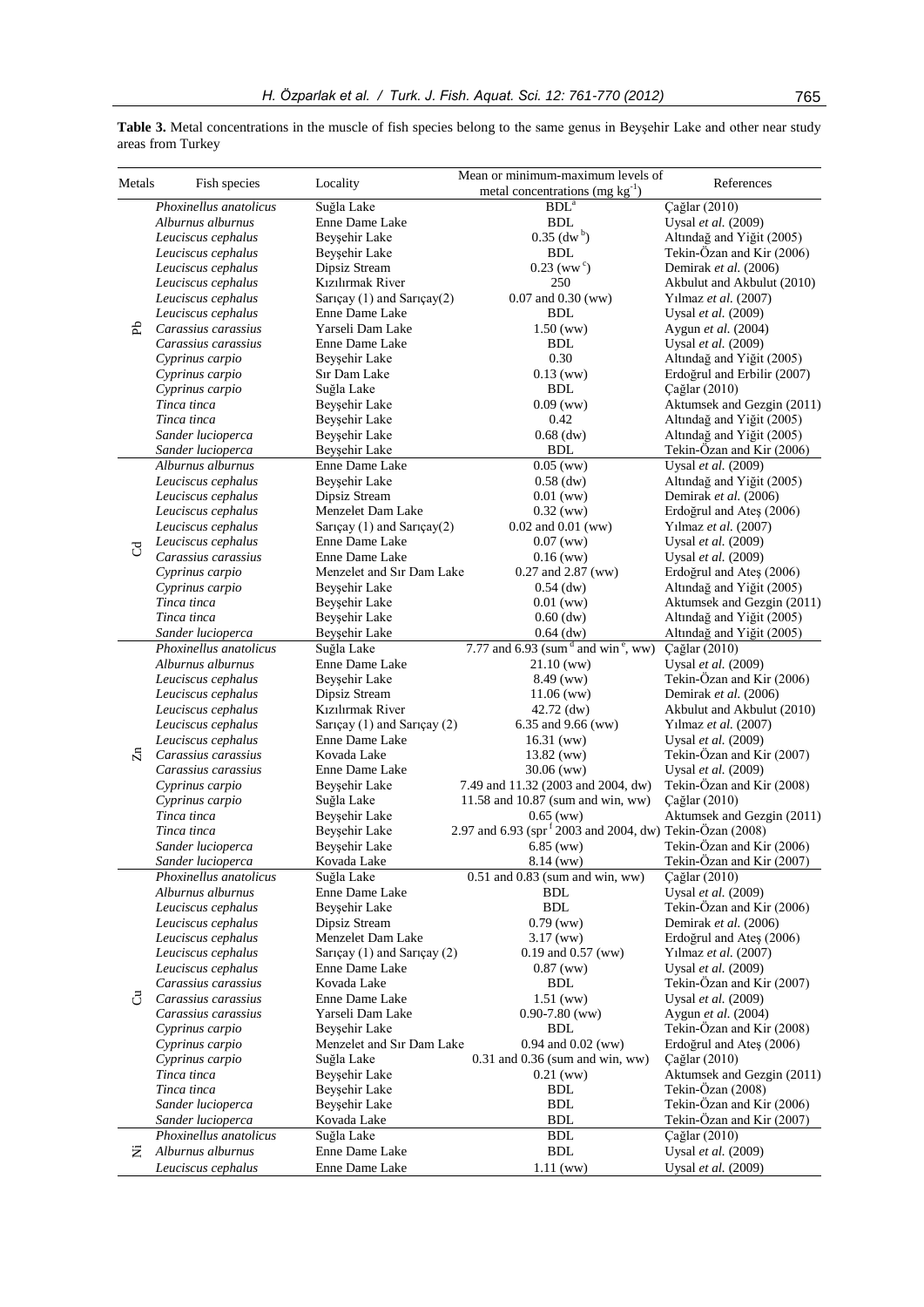## **Table 3.** (continued)

| Metals  | Fish species           | Locality                    | Mean or minimum-maximum levels                              | References                  |  |  |
|---------|------------------------|-----------------------------|-------------------------------------------------------------|-----------------------------|--|--|
|         |                        |                             | of metal concentrations (mg $kg^{-1}$ )                     |                             |  |  |
|         | Carassius carassius    | Enne Dame Lake              | BDL                                                         | Uysal et al. (2009)         |  |  |
| Ż       | Cyprinus carpio        | Sır Dam Lake                | $0.47$ (ww)                                                 | Erdoğrul and Erbilir (2007) |  |  |
|         | Cyprinus carpio        | Suğla Lake                  | <b>BDL</b>                                                  | Çağlar (2010)               |  |  |
|         | Tinca tinca            | Beyşehir Lake               | $0.09$ (ww)                                                 | Aktumsek and Gezgin (2011)  |  |  |
|         | Phoxinellus anatolicus | Suğla Lake                  | <b>BDL</b>                                                  | Çağlar (2010)               |  |  |
|         | Alburnus alburnus      | Enne Dame Lake              | BDL                                                         | Uysal et al. (2009)         |  |  |
|         | Leuciscus cephalus     | Beyşehir Lake               | $0.25$ (dw)                                                 | Altındağ and Yiğit (2005)   |  |  |
|         | Leuciscus cephalus     | Beysehir Lake               | <b>BDL</b>                                                  | Tekin-Özan and Kir (2006)   |  |  |
|         | Leuciscus cephalus     | Dipsiz Stream               | $2.54$ (ww)                                                 | Demirak et al. (2006)       |  |  |
|         | Leuciscus cephalus     | Kızılırmak River            | 38.11                                                       | Akbulut and Akbulut (2010)  |  |  |
|         | Leuciscus cephalus     | Enne Dame Lake              | <b>BDL</b>                                                  | Uysal et al. (2009)         |  |  |
| ð       | Carassius carassius    | Enne Dame Lake              | $0.39$ (ww)                                                 | Uysal et al. (2009)         |  |  |
|         | Cyprinus carpio        | Beyşehir Lake               | 0.31                                                        | Altındağ and Yiğit (2005)   |  |  |
|         | Cyprinus carpio        | Suğla Lake                  | $0.03$ and $0.04$ (sum and win, ww)                         | Çağlar (2010)               |  |  |
|         | Tinca tinca            | Beyşehir Lake               | $0.02$ (ww)                                                 | Aktumsek and Gezgin (2011)  |  |  |
|         | Tinca tinca            | Beyşehir Lake               | 2.35                                                        | Altındağ and Yiğit (2005)   |  |  |
|         | Sander lucioperca      | Beyşehir Lake               | 0.26                                                        | Altındağ and Yiğit (2005)   |  |  |
|         | Sander lucioperca      | Beyşehir Lake               | <b>BDL</b>                                                  | Tekin-Özan and Kir (2006)   |  |  |
|         | Phoxinellus anatolicus | Suğla Lake                  | $0.18$ and $0.14$ (sum and win, ww)                         | Çağlar (2010)               |  |  |
|         | Alburnus alburnus      | Enne Dame Lake              | <b>BDL</b>                                                  | Uysal et al. (2009)         |  |  |
|         | Leuciscus cephalus     | Beyşehir Lake               | <b>BDL</b>                                                  | Tekin-Özan and Kir (2006)   |  |  |
|         | Leuciscus cephalus     | Enne Dame Lake              | $0.38$ (ww)                                                 | Uysal et al. (2009)         |  |  |
|         | Leuciscus cephalus     | Sarıçay (1) and Sarıçay(2)  | $0.11$ and $1.20$ (ww)                                      | Yılmaz et al. (2007)        |  |  |
|         | Carassius carassius    | Kovada Lake                 | <b>BDL</b>                                                  | Tekin-Özan and Kir (2007)   |  |  |
|         | Carassius carassius    | Enne Dame Lake              | $0.48$ (ww)                                                 | Uysal et al. (2009)         |  |  |
| Mn      | Cyprinus carpio        | Beyşehir Lake               | <b>BDL</b>                                                  | Tekin-Özan and Kir (2008)   |  |  |
|         | Cyprinus carpio        | Sır Dam Lake                | $0.30$ (ww)                                                 | Erdoğrul and Erbilir (2007) |  |  |
|         | Cyprinus carpio        | Suğla Lake                  | $0.22$ and $0.17$ (sum and win, ww)                         | Cağlar (2010)               |  |  |
|         | Tinca tinca            | Beyşehir Lake               | $0.02$ (ww)                                                 | Aktumsek and Gezgin (2011)  |  |  |
|         | Tinca tinca            | Beyşehir Lake               | <b>BDL</b>                                                  | Tekin-Özan (2008)           |  |  |
|         | Sander lucioperca      | Beyşehir Lake               | <b>BDL</b>                                                  | Tekin-Özan and Kir (2006)   |  |  |
|         | Sander lucioperca      | Kovada Lake                 | <b>BDL</b>                                                  | Tekin-Özan and Kir (2007)   |  |  |
|         | Phoxinellus anatolicus | Suğla Lake                  | $4.04$ and $3.28$ (sum and win, ww)                         | Çağlar (2010)               |  |  |
|         | Alburnus alburnus      | Enne Dame Lake              | 24.88 (ww)                                                  | Uysal et al. (2009)         |  |  |
|         | Leuciscus cephalus     | Beyşehir Lake               | 4.71 (ww)                                                   | Tekin-Özan and Kir (2006)   |  |  |
|         | Leuciscus cephalus     | Sarıçay (1) and Sarıçay(2)  | 4.47 and 4.24 (ww)                                          | Yılmaz et al. (2007)        |  |  |
|         | Leuciscus cephalus     | Enne Dame Lake              | $11.32 \, (ww)$                                             | Uysal et al. (2009)         |  |  |
|         | Carassius carassius    | Kovada Lake                 | $11.58$ (ww)                                                | Tekin-Özan and Kir (2007)   |  |  |
|         | Carassius carassius    | Enne Dame Lake              | 18.44 (ww)                                                  | Uysal et al. (2009)         |  |  |
| ÊΨ      | Cyprinus carpio        | Beyşehir Lake               | 1.46 and 2.97 (2003 and 2004, dw) Tekin-Özan and Kir (2008) |                             |  |  |
|         | Cyprinus carpio        | Sır Dam Lake                | $0.85$ (ww)                                                 | Erdoğrul and Erbilir (2007) |  |  |
|         | Cyprinus carpio        | Suğla Lake                  | 9.43 and 6.74 (sum and win, ww)                             | Çağlar (2010)               |  |  |
|         | Tinca tinca            | Beyşehir Lake               | $0.04$ (ww)                                                 | Aktumsek and Gezgin (2011)  |  |  |
|         |                        |                             | 7.35 and 8.51 (spr 2003 and 2004,                           |                             |  |  |
|         | Tinca tinca            | Beyşehir Lake               | dw)                                                         | Tekin-Özan (2008)           |  |  |
|         | Sander lucioperca      | Beyşehir Lake               | 6.12(ww)                                                    | Tekin-Özan and Kir (2006)   |  |  |
|         | Sander lucioperca      | Kovada Lake                 | $21.14$ (ww)                                                | Tekin-Özan and Kir (2007)   |  |  |
|         | Alburnus alburnus      | Enne Dame Lake              | <b>BDL</b>                                                  | Uysal et al. (2009)         |  |  |
|         | Leuciscus cephalus     | Enne Dame Lake              | <b>BDL</b>                                                  | Uysal et al. (2009)         |  |  |
|         | Leuciscus cephalus     | Kızılırmak River            | $0.62$ (dw)                                                 | Akbulut and Akbulut (2010)  |  |  |
| රි      | Leuciscus cephalus     | Sarıçay (1) and Sarıçay (2) | BDL and 0.03 (ww)                                           | Yılmaz et al. (2007)        |  |  |
|         | Cyprinus carpio        | Sır Dam Lake                | $0.01$ (ww)                                                 | Erdoğrul and Erbilir (2007) |  |  |
|         | Carassius carassius    | Enne Dame Lake              | <b>BDL</b>                                                  | Uysal et al. (2009)         |  |  |
|         | Alburnus alburnus      | Enne Dame Lake              | 243.93 (ww)                                                 | Uysal et al. (2009)         |  |  |
| $M_{g}$ | Leuciscus cephalus     | Enne Dame Lake              | 292.75 (ww)                                                 | Uysal et al. (2009)         |  |  |
|         | Carassius carassius    | Enne Dame Lake              | 324.10 (ww)                                                 | Uysal et al. (2009)         |  |  |

 $\frac{a}{b}$ BDL, Below Detection Limit.<br>  $\frac{b}{b}$  dw, dry weight.

 $\int_{a}^{\infty}$  ww, wet weight.

<sup>e</sup> win, winter.<br><sup>f</sup> spr, spring.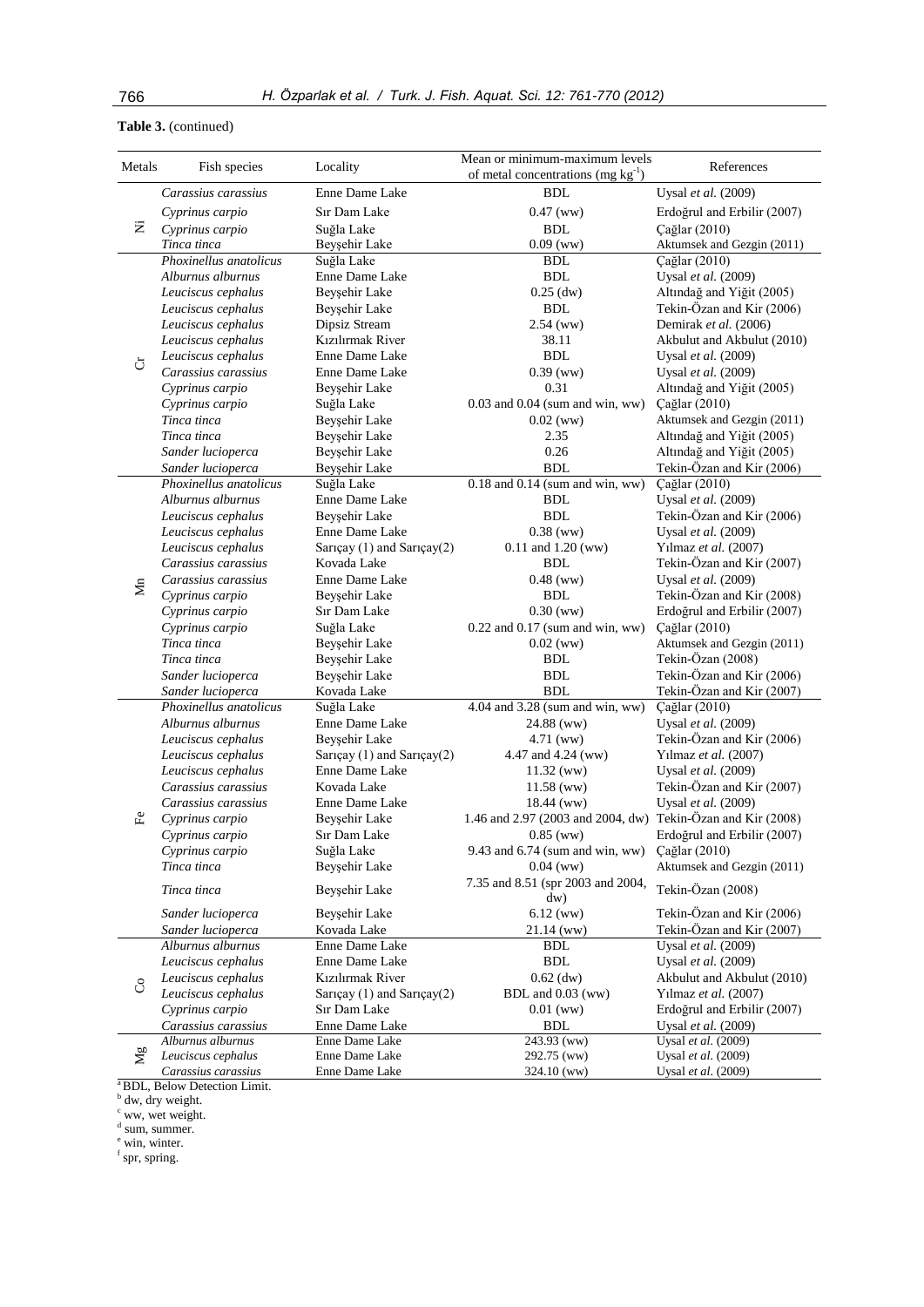| Guidelines                                                          | Pb          | Cd        | Zn                       | <b>Cu</b> | Ni                       | <b>Cr</b> | Mn   | Fe                       |
|---------------------------------------------------------------------|-------------|-----------|--------------------------|-----------|--------------------------|-----------|------|--------------------------|
| FAO/WHO (1989)                                                      | 0.50        | 0.50      | 40                       | 30        |                          |           |      |                          |
| Range of International Standards<br>(Yamazaki <i>et al.</i> , 1996) | $0.50 - 10$ | $0.0 - 2$ | $40-100$                 | 10-100    |                          |           |      |                          |
| TFC (2002)                                                          | 0.2         | 0.05      | 50                       | 20        |                          |           |      |                          |
| IAEA-407 (Wyse et al., 2003)                                        | 0.12        | 0.19      | 67.10                    | 3.28      | 0.60                     | 0.73      | 3.52 | 146                      |
| EC(2006)                                                            | 0.30        | 0.05      | $\overline{\phantom{a}}$ |           |                          |           |      |                          |
| Chine (Cheung et al., 2008)<br>.                                    | 0.50        |           | $\overline{\phantom{a}}$ | 50        | $\overline{\phantom{0}}$ | 2<        |      | $\overline{\phantom{0}}$ |

**Table 4.** Tolerance levels of metal concentrations in fish according to guidelines <sup>a</sup>

<sup>a</sup> values given as mg kg<sup>-1</sup>

participating in the synthesis and degradation of carbohydrates, lipids, proteins, and nucleic acids as well as in the metabolism of other micronutrients (FAO/WHO, 1998). Zn also showed a protective effect against the Cd and Pb toxicity (Malik *et al.*, 2010). Zn concentration ranged from 8.20 to 23.75 mg kg<sup>-1</sup> in this study. These values match with results of Tekin-Özan and Kir (2006) and Tekin-Özan (2008) who have determined Zn content for *S. lucioperca*, *C. carpio* and *L. cephalus* in Beyşehir Lake. Zn concentrations in all fish specimens of this study were lower than all guidelines limits in Table 4, but were inacceptable level with regard to diet.

Cu is an essential part of several enzymes and is necessary for the synthesis of haemoglobin, but higher intakes of Cu can cause adverse health problems (Malik *et al*., 2010). Average Cu content varied from 1.10 to 2.68 mg  $\text{kg}^{-1}$  in present study. In previous studies in Beyşehir Lake, Cu was not determined in fish muscle (Table 3) except for Aktumsek and Gezgin (2011) who had determined 0.21 mg kg-1 Cu in *T. tinca*. However, Aygun *et al.* (2004) stated that maximum Cu concentration for *Carassius carassius* in Yarseli Dam Lake from Turkey was 7.80 mg  $kg^{-1}$ . Cu content in all samples of present study were lower than all guidelines limits in Table 4.

Ni is essential for normal growth and reproduction in animals and human beings, but shows carcinogenic effect when consumed in high amount (Malik *et al*., 2010). Ni content of only *T. tinca* from Beyşehir Lake has been reported by Aktümsek and Sezgin (2011) as  $0.09$  mg  $\text{kg}^{-1}$ . In this study, the lowest and highest Ni concentrations were found to be  $0.91-4.01$  mg  $\text{kg}^{-1}$  that exceeded findings of other studies from Lakes in Turkey (Table 3) and IAEA-407 (Wyse *et al*., 2003) guideline limit (Table 4). According to these results, Ni concentration of fish muscle in Beyşehir Lake may be hazardous for human health.

Cr is essential element and an important enzyme cofactor, which may become toxic when accumulating in liver and spleen (Wagner and Boman, 2003). Although slightly higher accumulation of Cr levels in hepatic tissue compared to muscle tissue had been reported by some researchers, Wagner and Boman (2003) reported that the mean Cr concentration in the freshwater fish liver tissue were somewhat lower than in the muscle tissue. The mean range of Cr was  $9.85$ -24.45 mg  $kg^{-1}$  for analyzed fish samples in this study. These concentrations were higher than results of other studies from Lakes in Turkey (Table 3) and limits of IAEA-407 (Wyse *et al.*, 2003) and Chine (Cheung *et al*., 2008) guidelines (Table 4). At the same time, Demirak *et al.* (2006) reported  $38.11$  mg kg<sup>-1</sup> Cr for *L. cephalus* in Kızılırmak River from Turkey.

Studies have shown that fish are able to accumulate and retain heavy metals from their environment and it has been shown that accumulation of metals in tissues of fish is dependent upon exposure concentration and duration, as well as other factors such as salinity, temperature, hardness and metabolism of the animals (Heath, 1987). In this study, Pb, Cd, Ni and Cr values were considerably higher than those reported by former studies in Beyşehir Lake. This situation may point out a possible increase of pollution in Beyşehir Lake.

Mn belongs to the essential elements has considerably higher concentrations in liver than in muscle tissue due to its function as cofactor for the activation of a number of enzymes (Wagner and Boman, 2003). Mn values were found in a range of 7.96-17.53 mg  $kg^{-1}$  in fish muscle in this study. Except in the research of Aktümsek and Gezgin (2011), Mn has not been detected in fish of Beyşehir Lake (Table 3). All of these values were very higher than those of other studies (Table 3) and IAEA-407 (Wyse *et al*., 2003) guideline limit (Table 4).

Fe has several vital functions in the body. It serves as a carrier of oxygen to the tissues from the lungs by red blood cell haemoglobin, as a transport medium for electrons within cells, and as an integrated part of important enzyme systems in various tissues (FAO/WHO, 1998). Fe values in the samples of this study ranged from 2.03 to 13.98 mg kg<sup>-1</sup>. It is similar with results of other studies except Aktümsek and Gezgin (2011) (Table 3). Fe content in all samples was rather low compared to IAEA-407 (Wyse *et al*., 2003) guideline limit.

Co is classified as an essential element, which is vital to many enzymatic systems and to the formation of noble molecules, such as vitamin  $B_{12}$ . Co concentrations in fish are low, probably due to its high affinity to organic particles in solution (Andreji *et al*., 2006). Co concentration ranged from 2.61 to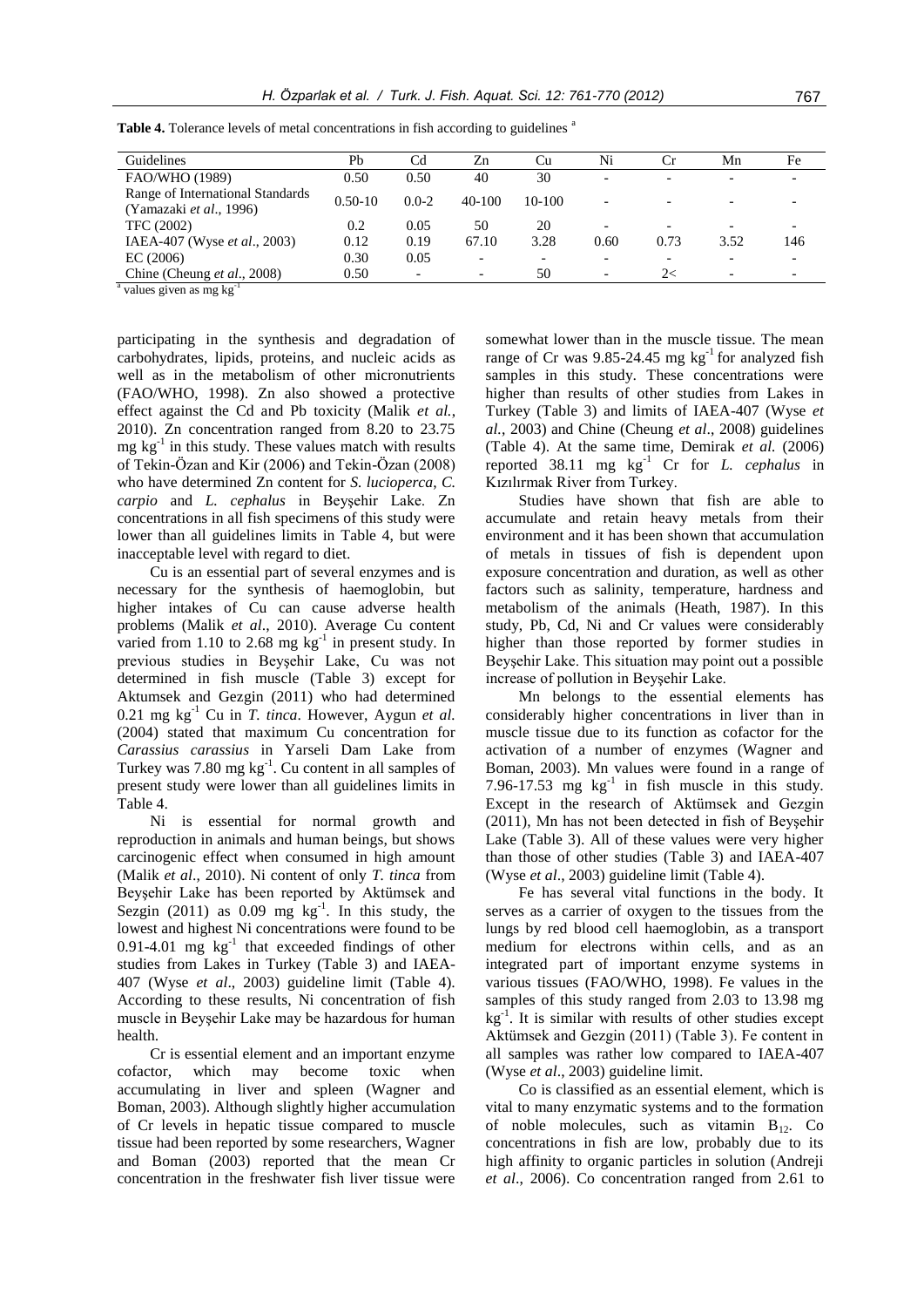5.90 mg  $kg^{-1}$  in muscle of fish in this study. The data about Co accumulation in fish samples from Beyşehir Lake have not been reported. However,  $0.01$  mg kg<sup>-1</sup> cobalt content in muscle of *C. carpio* was determined in Sır Dam Lake from Turkey by Erdoğrul and Erbilir (2007). Uysal *et al.* (2009) did not determine Co in muscle of fish (*C. carassius*, *L. cephalus* and *A. alburnus*) from Enne Dam Lake, Turkey. Co content in *L. cephalus* was found as  $0.62$  mg kg<sup>-1</sup> and  $0.03$  mg kg-1 in Kızılırmak River and Sarıçay-II from Turkey, respectively (Akbulut and Akbulut, 2010; Yılmaz *et al*., 2007).

Mg functions as a cofactor of many enzymes involved in energy metabolism, protein synthesis, RNA and DNA synthesis, and maintenance of the electrical potential of nervous tissues and cell membranes (FAO/WHO, 1998). Average Mg content in muscle of fish samples varied from 142.76 to  $283.06$  mg  $kg^{-1}$  in this study. Similar to these values, Mg content in muscle of *A. alburnus, L. cephalus* and *C. carassius* was determined as 243.93, 292.75 and 324.10 mg  $kg^{-1}$  in Enne Lake from Turkey by Uysal *et al.* (2009), respectively. The tolerable Co and Mg limits for fish have not been reported by national and international guidelines.

The Sr, Bi, Na, K, Li and Ca concentrations in fish muscle examined in this study are presented in Table 2. Of them, Na, K and Ca are especially important for metabolism. The data about concentration of these minerals have not been recorded in fish species of Beyşehir and other lakes except for literatures on different fish species of Atatürk Dam Lake from Turkey (Çelik *et al*., 2008; Olgunoglu *et al.*, 2011).

It should be emphasized that Pb and Cd are accumulated in human tissues and hence they are harmful to human health. The Joint FAO/WHO Expert Committee on Food Additives has set limit for heavy metal intake based on body weight (bw). For an average adult (70 kg bw), Provisional Tolerable

Weekly Intake (PTWI) for Pb and Cd are 0.025 and  $0.007$  mg kg<sup>-1</sup> bw, respectively (FAO/WHO, 2011). Metal concentrations in edible parts of the fish muscle are very important. Average weekly fish consumption of local people is 0.3 kg/person. The main constituent of fish flesh is water, which usually accounts for about 80 per cent of the weight of a fresh white fish fillet. For this reason, the dry weight of 0.3 kg fresh fish flesh is calculated as 0.06 kg. Because Pb and Cd contents of all fish flesh from Beyşehir Lake are below PTWI limits (Table 5), consumption of these species is not objectionable in terms of these metal levels.

For an average adult (70 kg bw), the Joint FAO/WHO Expert Committee on Food Additives established a Provisional Daily Dietary Requirement/Maximum Tolerable Daily Intake (PMTDI) for Zn, Cu and Fe as 0.3-1, 0.05-0.5 and 0.8 mg kg-1 bw, respectively (FAO/WHO, 2011). These PMTDI values were presented and evaluated as PTWI in Table 5. Because Zn, Cu and Fe contents of all fish flesh from Beyşehir Lake are far below PTWI limits (Table 5), consumption of these species is not objectionable in terms of these metal levels. Based on the results, it was concluded that weekly consumption of 300 g/person fillet of examined nine fish species from Beyşehir Lake seems to be appropriate for human health.

### **Acknowledgements**

The authors also want to thank Dr. Murad Aydın Sanda for proofreading the present manuscript. This study was financed by Selcuk University, Scientific Research Foundation (BAP).

#### **References**

Akbulut, A. and Akbulut, E.N. 2010. The study of heavy metal pollution and accumulation in water, sediment,

**Table 5.** Weekly dietary intake of some metals by eating 0.3 kg/person (which was equivalent to 0.06 kg/person dw) fresh fish fillet from Beyşehir Lake

|                                         | Weekly intake concentrations (mg) |                |                              |              |      |  |  |  |
|-----------------------------------------|-----------------------------------|----------------|------------------------------|--------------|------|--|--|--|
| <b>Species</b>                          | Ph                                | C <sub>d</sub> | Zn                           | Cu           | Fe   |  |  |  |
| <i>Phoxinellus anatolicus</i>           | 0.17                              | 0.24           | 1.15                         | 0.10         | 0.39 |  |  |  |
| Alburnus akili                          | 0.32                              | 0.24           | 1.43                         | 0.07         | 0.36 |  |  |  |
| Gobio gobio microlepidotus              | 0.21                              | 0.14           | 0.67                         | 0.10         | 0.59 |  |  |  |
| Leuciscus lepidus                       | 0.12                              | 0.13           | 0.65                         | 0.12         | 0.17 |  |  |  |
| Carassius gibelio                       | 0.15                              | 0.14           | 0.84                         | 0.14         | 0.16 |  |  |  |
| Cyprinus carpio                         | 0.17                              | 0.13           | 0.75                         | 0.10         | 0.18 |  |  |  |
| Scardinius erythrophthalmus             | 0.12                              | 0.14           | 0.12                         | 0.16         | 0.42 |  |  |  |
| Tinca tinca                             | 0.20                              | 0.16           | 0.84                         | 0.10         | 0.84 |  |  |  |
| Sander lucioperca                       | 0.10                              | 0.13           | 0.49                         | 0.08         | 0.12 |  |  |  |
| PTWI $^a$ (mg kg <sup>-1</sup> bw/week) | 0.025                             | 0.007          | $0.21 - 7$                   | $0.35 - 3.5$ | 5.6  |  |  |  |
| (FAO/WHO, 2011)                         |                                   |                |                              |              |      |  |  |  |
| PTWI (mg/week) for a 70 kg adult        | 1.75                              | 0.49           | 14.70-490                    | 24.50-245    | 392  |  |  |  |
| Remark                                  |                                   |                | Normal for human consumption |              |      |  |  |  |

<sup>a</sup> PTWI, Provisional Tolerable Weekly Intake.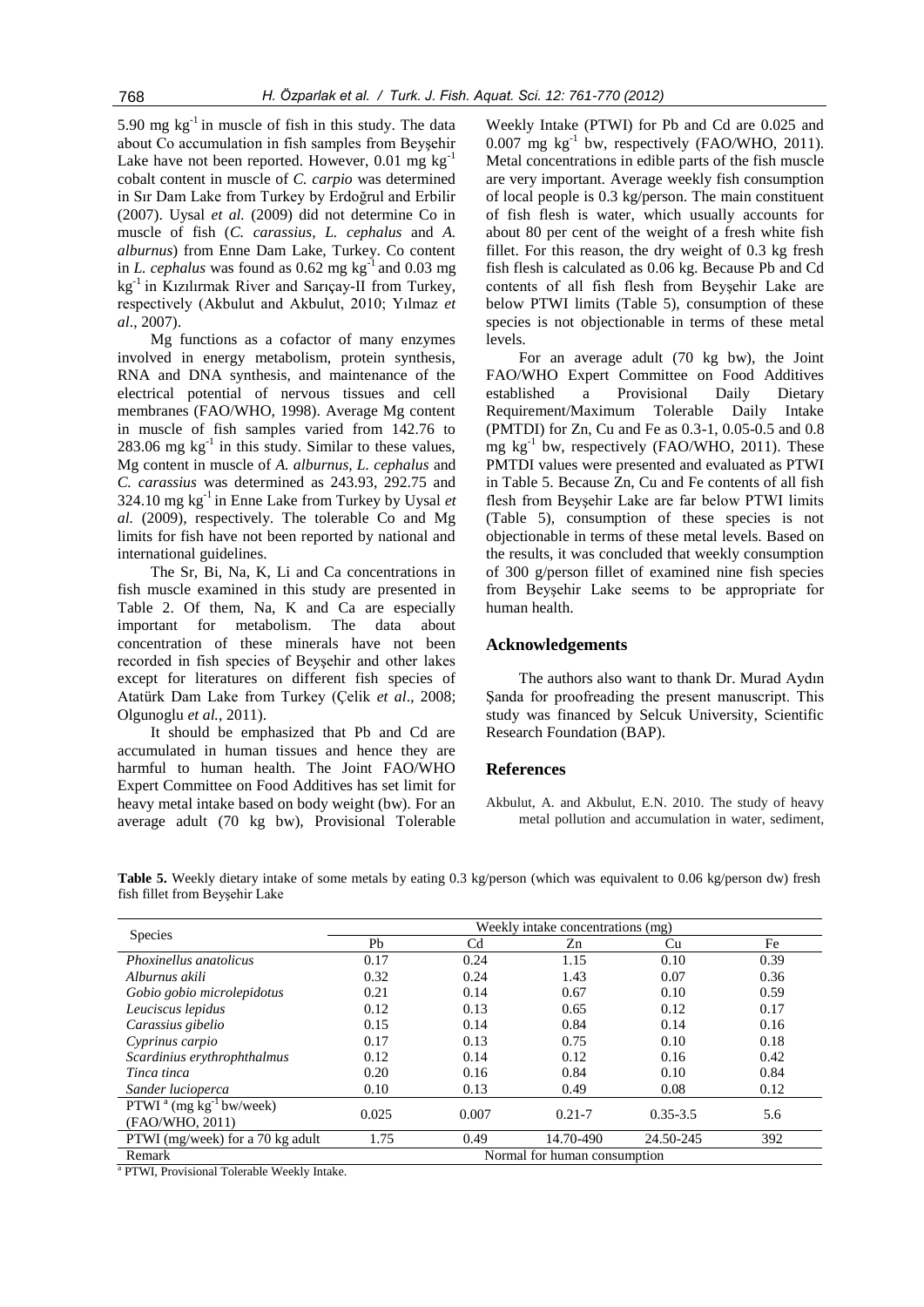and fish tissue in Kızılırmak River Basin in Turkey. Environmental Monitoring and Assessment,167: 521- 526. doi: 10.1007/s10661-009-1069-4

- Aktumsek, A. and Gezgin, S. 2011. Seasonal variations of metal concentrations in muscle tissue of tench (*Tinca tinca*), water and sediment in Beyşehir Lake (Turkey). Environmental Technology, 32(13): 1479-1485. doi: <http://dx.doi.org/10.1080/09593330.2010.540717>
- Alam, M.G.M., Tanaka, A., Allinson, G., Laurenson, L.J.B., Stagnitti, F. and Snow, E.T. 2002. A comparison of trace element concentrations in cultured and wild carp (*Cyprinus carpio*) of lake Kasumigaura, Japan. Ecotoxicology and Environmental Safety, 53: 348- 354. doi: 10.1016/S0147-6513(02)00012-X
- Altındağ, A. and Yiğit, S. 2005. Assessment of heavy metal concentrations in the food web of lake Beyşehir, Turkey. Chemosphere, 60: 552-556. doi: http://dx.doi.org/10.1016/j.chemosphere.2005.01.009
- Andreji, J., Stranai, I., Kacaniova, M., Massanyi, P. and Valent, M. 2006. Heavy metals content and microbiological quality of carp (*Cyprinus carpio*, L.) muscle from two southwestern Slovak fish farms. Journal of Environmental Science and Health, 41(A): 1071-1088. doi[: 10.1080/10934520600620295](http://dx.doi.org/10.1080/10934520600620295)
- Aygun, O., Yarsan, E. and Akkaya, R. 2004. Lead and copper levels in muscle meat of Crucian carp (*Carassius carassius*, L. 1758) from Yarseli Dam Lake, Turkey. Bulletin of Environmental Contamination and Toxicology, 72: 135-140. doi: 10.1007/s00128-003-0251-6
- Cheung, K.C., Leun, H.M. and Wong, M.H. 2008. Metal concentrations of common freshwater and marine fish from the Pearl River delta, South China. Archives of Environmental Contamination and Toxicology, 54: 705-715. doi: 10.1007/s00244-007-9064-7
- Çağlar, C. 2010. Determination of heavy metals in liver, gill and muscle tissues of *Phoxinellus anatolicus* and *Cyprinus carpio*, living in Suğla Lake. MSc thesis, Konya: Selcuk University, 68 pp.
- Çelik, M., Gökçe, M.A., Başusta, N., Küçükgülmez, A., Taşbozan, O. and Tabakoğlu, S.S. 2008. Nutritional quality of rainbow trout (*Oncorhynchus mykiss*) caught from the Atatürk Dam Lake in Turkey. Journal of Muscle Foods, 19: 50-61.
- Demirak, A., Yılmaz, F., Tunç, A.L. and Özdemir, N. 2006. Heavy metals in water, sediment and tissues of *Leuciscus cephalus* from a stream in southwestern Turkey. Chemosphere, 63: 1451-1458. doi:10.1016/j.chemosphere.2005.09.033
- EC (European Commission), 2006. Commission Regulation No. 1881/2006 of 19 December 2006 setting maximum levels for certain contaminants in foodstuffs. Official Journal of European Union, 20.12.2006
- Eisler, R. 1988. Hazards to fish. Wildlife and intervertebrates: A synoptic review. United States Fish and Wildlife Service. Biological Report, 85(1.12): 82-92.
- Erdoğrul, Ö. and Ateş, D.A. 2006. Determination of cadmium and copper in fish samples from Sır and Menzelet Dam Lake, Kahramanmaraş, Turkey. Environmental Monitoring and Assessment, 117: 281- 290. doi: 10.1007/s10661-006-0806-1
- Erdoğrul, Ö. and Erbilir, F. 2007. Heavy metal and trace elements in various fish samples from Sır Dam Lake, Kahramanmaraş, Turkey. Environmental Monitoring

and Assessment, 130: 373-379. doi: 10.1007/s10661- 006-9404-5

- FAO/WHO, 1989. Evaluation of certain food additives and the contaminants mercury, lead and cadmium. WHO Technical Report, Series No. 505.
- FAO/WHO, 1998. Expert vitamin and mineral requirements in human nutrition: report of a joint FAO/WHO expert consultation. Bangkok, Thailand, 21-30 September 1998.
- FAO/WHO, 2011. Evaluations of the Joint FAO/WHO Expert committee on food additives (JECFA). http://apps.who.int/ipsc/database/evaluations/search.as px?fcc=2# (accessed 1 August 2011)
- Heath, A.G. 1987. Water Pollution and Fish Physiology. CRC Press, Florida, USA, 245 pp.
- Malik, N., Biswas, A.K., Qureshi, T.A., Borana, K. and Virha, R. 2010. Bioaccumulation of heavy metals in fish tissues of a freshwater lake of Bhopal. Environmental Monitoring and Assessment, 160: 267- 276. doi: 10.1007/s10661-008-0693-8
- Mansour, S.A. and Sidky, M.M. 2002. Ecotoxicological studies: 3. Heavy metals contaminating water and fish from Fayoum Gov. Egypt. Food Chemistry, 78: 15- 22. doi: /10.1016/S0308-8146(01)00197-2
- Shinn, C., Dauba, F., Grenouillet, G., Guenard, G. and Lek, S. 2009. Temporal variation of heavy metal contamination in fish of the river lot in southern France. Ecotoxicology and Environmental Safety, 72: 1957-1965. doi:10.1016/j.ecoenv.2009.06.007
- Tekin-Özan, S. 2008. Determination of heavy metal levels in water, sediment and tissues of tench (*Tinca tinca* L., 1758) from Beyşehir Lake (Turkey). Environmental Monitoring and Assessment, 145: 295- 302. doi: 10.1007/s10661-007-0038-z
- Tekin-Özan, S. and Kir, I. 2006. Concentrations of some heavy metals in organs of two fish species from the Beyşehir Lake, Turkey. Fresenius Environmental Bulletin, 15(6): 530-534.
- Tekin-Özan, S. and Kir, I. 2007. Seasonal variations of some heavy metals in pikeperch (*Sander lucioperca* L., 1758) and Crucian carp (*Carassius carassius* L., 1758) from Kovada Lake, Turkey. Fresenius Environmental Bulletin, 16 (8): 904-909.
- Tekin-Özan, S. and Kir, I. 2008. Seasonal variations of heavy metals in some organs of carp (*Cyprinus carpio* L., 1758) from Beyşehir Lake (Turkey). Environmental Monitoring and Assessment, 138(1-3): 201-206 doi: 10.1007/s10661-007-9765-4
- TFC, 2002. Turkish Food Codex. Official Gazette, 23 September, No: 24885.
- Tuzen, M., Karaman, I., Citak, D. and Soylak, M. 2009. Mercury (II) and methyl mercury determinations in water and fish samples by using solid phase extraction and cold vapour atomic absorption spectrometry combination. Food and Chemical Toxicology, 47: 1648-1652. doi:10.1016/j.fct.2009.04.024
- Olgunoglu, I.A., Olgunoglu, M.P. and Artar, E. 2011. Seasonal changes in biochemical composition and meat yield Shabut (*Barbus grypus*, Heckel 1843). Iranian Journal of Fisheries Sciences, 10(1): 181-187.
- Uysal, K., Köse, E., Bülbül, M., Dönmez, M., Erdoğan, Y., Koyun, M., Ömeroğlu, Ç. and Özmal, F. 2009. The comparison of heavy metal accumulation ratios of some fish species in Enne Dame Lake (Kütahya/Turkey). Environmental Monitoring and Assessment, 157: 355-362. doi: 10.1007/s10661-008-